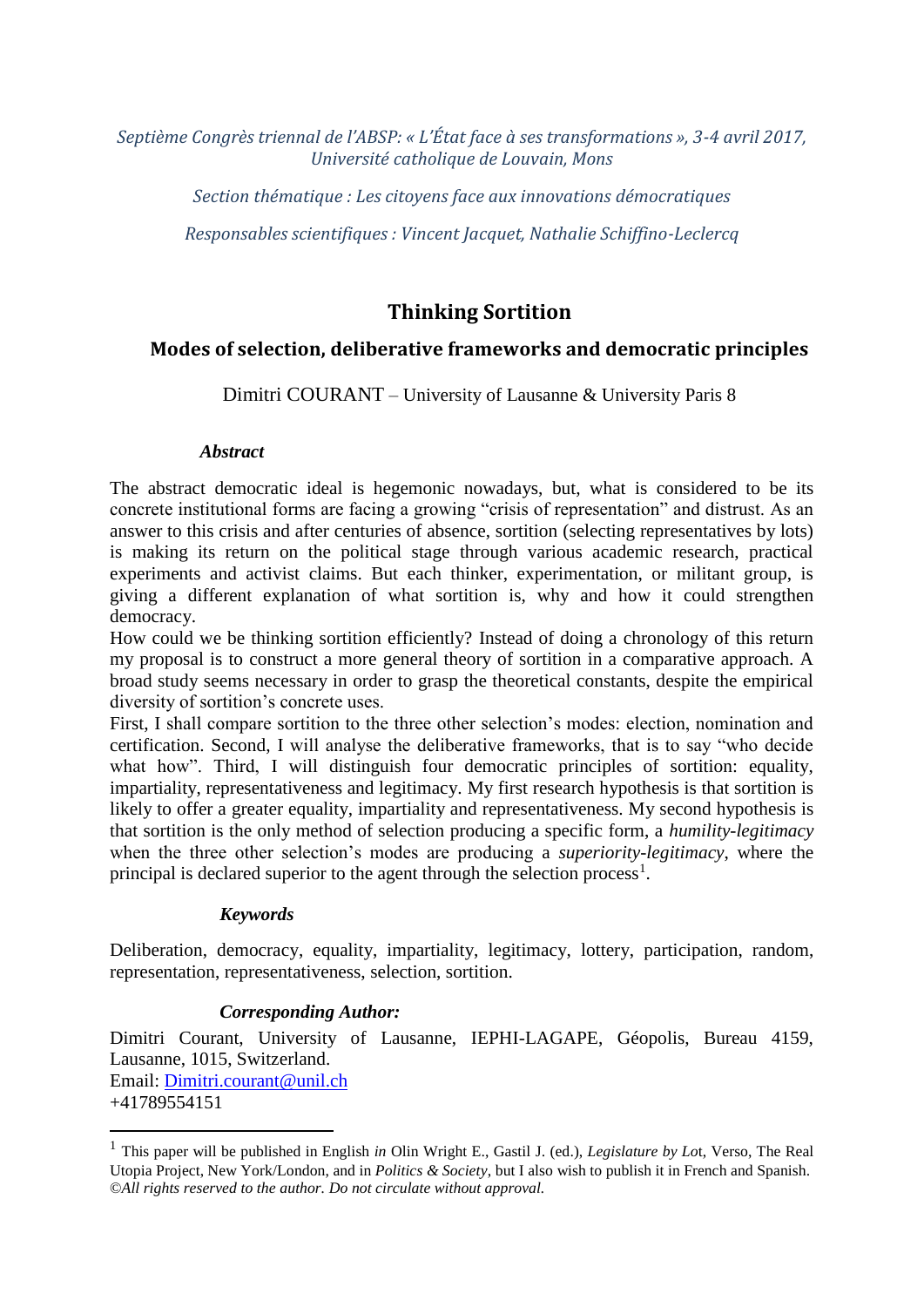### *Introduction: Sortition returns*

After centuries of absence, sortition, selecting representatives by drawing lots, is making its return to the political stage. The "forgotten one" of democratic history is re-emerging through various academic research, practical experiments and activist claims linking participation and deliberation 2 . I focus on the uses of random selection for purposes of *representation* and *deliberation*, rather than distributive justice, like for rare goods<sup>3</sup>.

This ancient procedure, only had two forms of survival before the 70's: the popular jury, for the *impartiality* principle produces by the randomness, and the opinion polls, for the *representativeness* principle<sup>4</sup>. Then sortition is put in practice in 1969 in the CSFM, the High Council of Military Function (Conseil Supérieur de la Fonction Militaire), the representative assembly of the military community in France<sup>5</sup>. Latter the lottery system is used for the citizens' conferences dealing with technosciences risks, invented by the *Danish Board of*  Technology in 1987, and largely spread across the globe today<sup>6</sup>. At the academic level<sup>7</sup>, great thinkers such as Dahl, Burnheim or Barber, put sortition forward as a way of building a Strong Democracy<sup>8</sup>. In the early 90's, Fishkin proposed the deliberative polling based on a representative sample of randomly selected citizens<sup>9</sup>.

This idea was put in practice many times and more broadly thousands, of experiments based on sortition and deliberation have and are currently happening all across the globe: the *Plannungzelle* in Berlin<sup>10</sup>, the Citizen Assembly on Electoral Refom in British Columbia

<sup>2</sup> Yves Sintomer, *Petite histoire de l'expérimentation démocratique: Tirage au sort et politique d'Athènes à nos jours* (Paris: La Découverte, 2011).

<sup>3</sup> Barbara Goodwin, *Justice by Lottery* (Exeter: Imprint Academic, 2005 [1992]).

<sup>4</sup> We shall also note the almost unknown uses of sortition to select religious leaders like for the Copt Pope, the Dalai Lama and Amish Minister. See: Dimitri Courant, "Du *klérotèrion* à la cryptologie: Le tirage au sort au XXIe siècle, pratiques et équipements," *in* Yves Sintomer & Liliane Rabatel, eds., *Tirage au sort et démocratie directe* (Paris: La Découverte, forthcoming 2017).

<sup>5</sup> This completely unknow case was studied in our Master thesis: Dimitri Courant, *Tirage au sort et concertation dans l'Armée française: Le cas du Conseil Supérieur de la Fonction Militaire (1969-2014)* (Paris : Master thesis, ''Etudes Politiques'', EHESS, 2014).

<sup>6</sup> Loïc Blondiaux, *Le nouvel esprit de la démocratie* (Paris : Seuil, 2008), 58; Daniel Boy & Dominique Bourg, *Conférences de citoyens, mode d'emploi* (Paris: Descartes et Cie, 2005).

<sup>7</sup> Antoine Vergne, "A brief survey of the literature on sortition: is the age of sortition upon us?", in Gil Delannoi & Oliver Dowlen, eds., *Sortition: Theory and Practice* (Exeter: Imprint Academic, 2010).

<sup>8</sup> Robert A. Dahl, *After the revolution? Authority in a good society* (New Haven: Yale University Press, 1990 [1970]); John Burnheim, *Is democracy possible? The alternative to electoral politics* (Cambridge: Polity Press, 1985); Benjamin Barber, *Strong Democracy. Participatory Politics for a New Age* (Berkeley: University of California Press, 1984).

<sup>9</sup> James S. Fishkin, *Democracy and deliberation* (New Haven: Yale University Press, 1991).

<sup>&</sup>lt;sup>10</sup> Marie-Hélène Bacqué & Yves Sintomer, eds., *La démocratie participative inachevée. Genèse, adaptations et diffusions* (Paris: Yves Michel et Adels, 2010).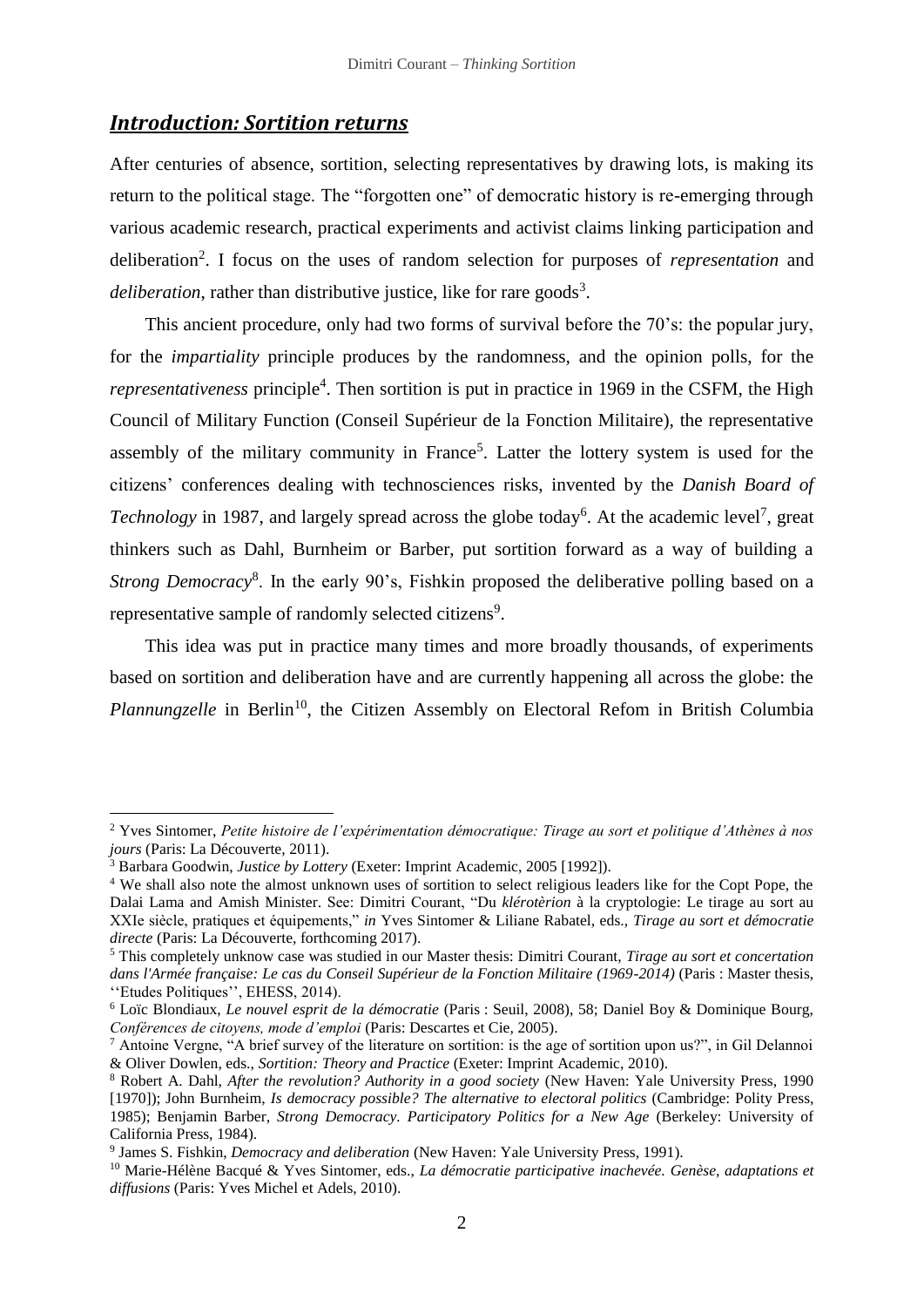$(2004)^{11}$  and Ontario  $(2006)^{12}$ , and the first steps of the Icelandic process to change its Constitution  $(2010)^{13}$ . One of the last is the Irish Constitutional Convention (ICC) where 66 "ordinary" citizens and 33 members of parliament worked to propose changes on the Constitution and present them to referendum, the one on same sex-marriage being approved in May  $2015^{14}$ .

After the prediction of "the end of history" we are facing a violent crisis of representative government<sup>15</sup>; even if it has been described as "in crisis" since its foundation<sup>16.</sup> Although the hegemonic abstract idea of "democracy" has won the battle for the hearts and minds, its everyday implementations are criticised by citizens that do no longer feel represented by "their" rulers. As Tormey points out: "surveying the vast literature on the topic, four variable stand out as particularly significant (…): voter turnout, membership of political parties, trust in politicians and interest in mainstream electoral politics"<sup>17</sup>. Simultaneously movements like the Indignados and Occupy ask for a "real democracy now!" putting in practice participative values<sup>18</sup>. Among these radical democrats a more specific demand is rising: the political use of sortition to randomly select delegates. A growing numbers of activists are militating for sortition with various ideologies, views and techniques<sup>19</sup>. One of them, Van Reybrouck creator of the G1000 in Belgium, recently published *Against elections*, for broad audiences<sup>20</sup>.

There are obviously some links and bridges between those academic researches, concrete experiments and activist claims. But each thinker, experimentation, or militant group, is giving a different explanation of what sortition is, as well as why and how we should use it to strengthen democracy. Instead of doing a mere chronology of this return, my proposal is to

<sup>11</sup> Amy Lang, "But Is It for Real? The British Columbia Citizens' Assembly as a Model of State-Sponsored Citizen Empowerment," *Politics & Society* 35, no. 1 (2007): 35–69; Archon Fung & Mark Warren, "The British Columbia Citizens' Assembly" (Bertelsmann Foundation, 2011).

<sup>12</sup> Oliver Dowlen, *Sorted: Civic Lotteries and the Future of Public Participation* (Toronto: MASS LBP, 2008).

<sup>13</sup> Hélène Landemore, "Inclusive Constitution-Making: The Icelandic Experiment," *The Journal of Political Philosophy* 23, no. 2 (2015): 166–191. For all those experiments and more see: Sintomer, *Petite histoire de l'expérimentation démocratique*.

<sup>&</sup>lt;sup>14</sup> I am currently working on this case for my PhD: Dimitri Courant, *The new spirit of sortition*. Democratic *principles and representation in contemporary deliberative institutions.* See also: Jane Suiter, David Farrell & Clodagh Harris, "The Irish Constitutional Convention: high legitimacy?," *in* Min Reuchamps & Jane Suiter, eds., *Constitutional Deliberative Democracy in Europe* (Colchester: ECPR Press, 2016): 33-51.

<sup>15</sup> Simon Tormey, *The end of representative politics* (Cambridge: Polity, 2015).

<sup>16</sup> Bernard Manin, *Principes du Gouvernement Représentatif* (Paris: Flammarion, 2012 [1995]).

<sup>17</sup> Tormey, *The end of representative politics*, 16.

<sup>18</sup> Simon Tormey, "Occupy Wall Street: from representation to post-representation," *Journal of Critical Globalisation Studies* 5, (2012): 132-137.

<sup>19</sup> Dimitri Courant, *Militer pour le tirage au sort. Crises du gouvernement représentatif et expérimentations démocratiques* (Rennes: Master thesis, Sciences Po Rennes, 2013).

<sup>20</sup> David Van Reybrouck, *Contre les élections* (Paris: Actes Sud 2014, [2013]).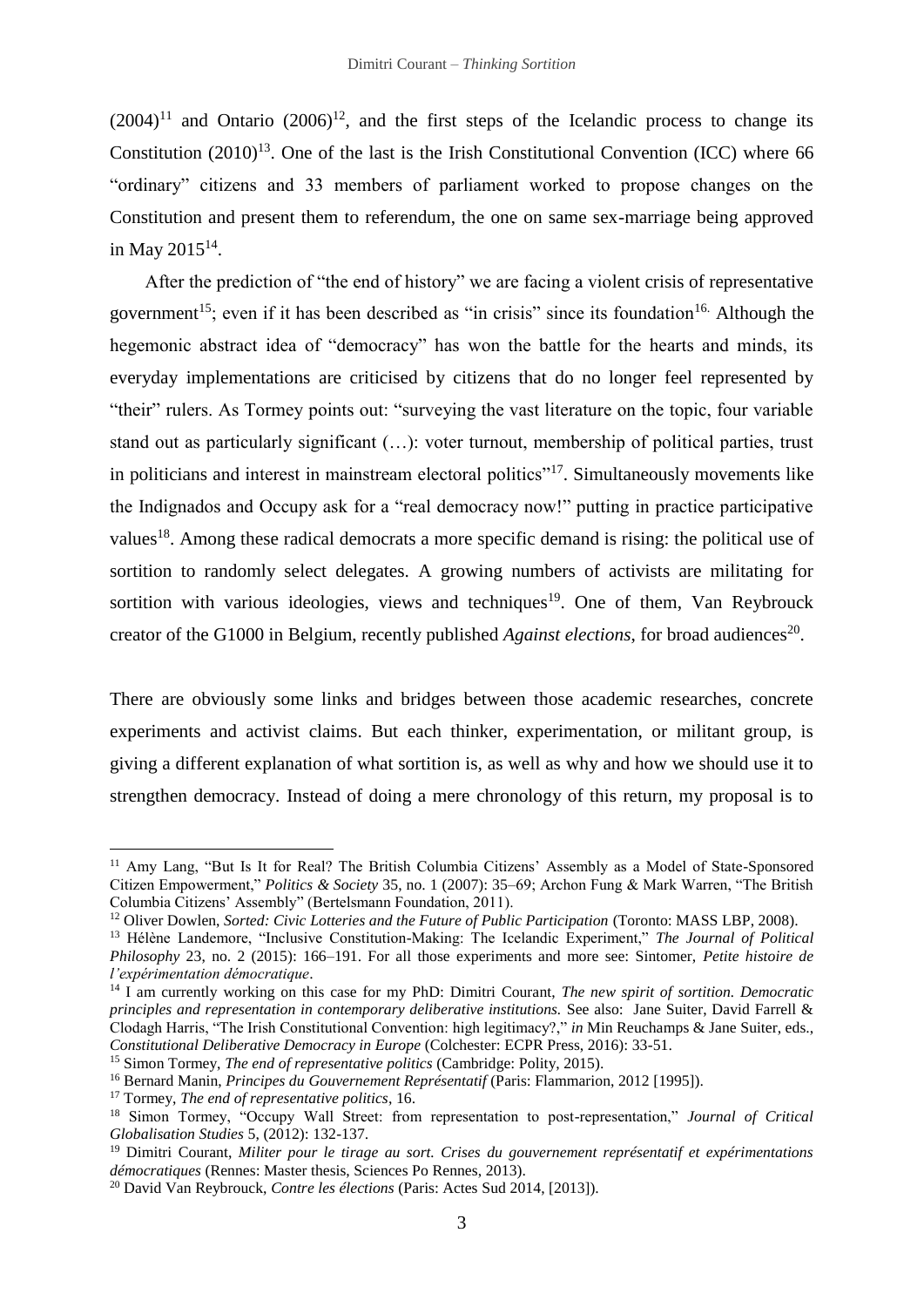focus on the experiments and construct a more general theory of sortition and its multiple forms. I am aiming to build a key for reading, based on ideal-types models, to get a better comprehensive understanding of this variety of social facts.

This article aims to address the recurrent questions: who can be sorted? Why? Can one refused to participate? Doesn't politics require special competence? Etc. I will use the comparative approach to show that most of the questions addressed to sortition do not actually concern sortition itself but the broader process of selection in general. Although I am aware of the important variety of forms of sortition as well as forms of election, nomination or certification, but I will have to start by considering them as relatively coherent categories. The point is to show that all those modes of selection are facing the same issues but giving answers based on different principles. In other research it might be better to speak of "uses of sortion" plural, but here I need to explain our global theoretical framework and therefore speak in broad categories, just as in frequent debates on sortition and election.

How could we be *thinking sortition* efficiently? My hypothesis is that a interdisciplinary comparative approach of the modes of selection, inspired by constructivist structuralism<sup>21</sup>, is a productive way of understanding sortition. What are the democratic principles composing the new spirit of sortition<sup>22</sup>? History gives us mainly three successive meaning for sortition: the random selection of citizens for public offices, based on the principle of *equality*; the lottery to pick out members of popular jury (still in use nowadays), aiming for *impartiality*; and finally the opinion polls that give a *representativeness* of the population through a representative sample.

In the case of the organization that I have studied the most**,** the High Council of Military Function (CSFM), it appears that, thanks to sortition, the three principles are there and merge producing and revealing a specific type of *legitimacy* that I have called "*sortition's legitimacy*" or "*humility*" or "*similarity*"; because this legitimacy is *horizontal*, *neutral* and *impersonal*. It differs from the legitimacies that I call "*superiority legitimacy*" produced by the three other modes of selection: election, nomination (or cooptation) and certification.

<sup>21</sup> Pierre Bourdieu, *Choses dites* (Paris: Minuit, 1987).

<sup>&</sup>lt;sup>22</sup> *The new spirit of sortition* is my current PhD thesis co-directed by Pr. Jean-Philippe Leresche (UNIL) and Pr. Yves Sintomer (Paris 8). In this thesis I am trying to produce a qualitative and comparative analysis mainly founded on three deliberative devices based on random selection and to study their general theoretical meanings. Those devices are the CSFM, the ICC and the PubliForums, citizen conferences on technosciences organized in Switzerland since 1992.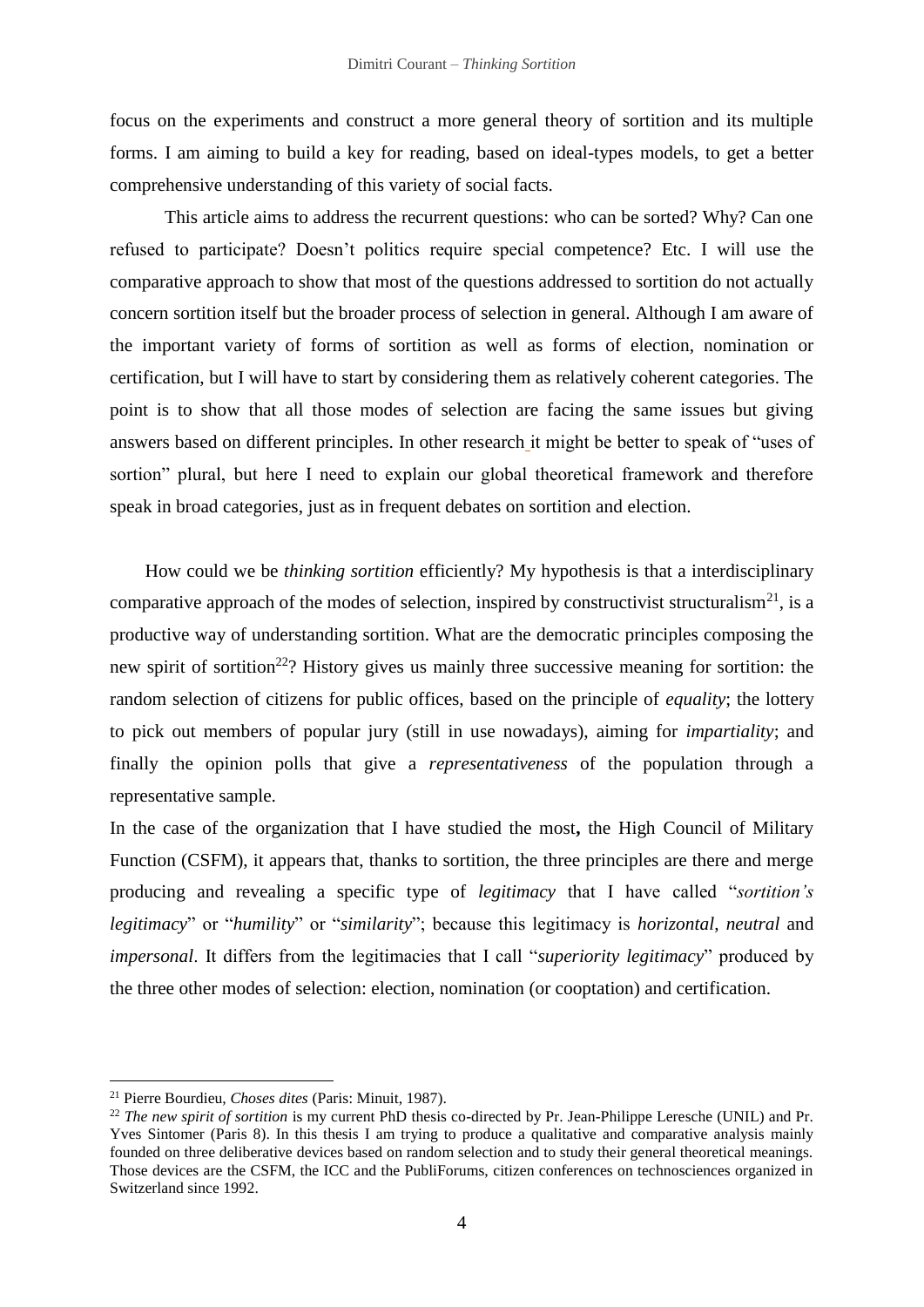My research, analytical and normative both at once, is engaging in the contemporary growing debate on the political potential and limits of sortition for "deepening democracy"<sup>23</sup>. The approach is interdisciplinary; I will mobilize the sociology, political theory, as well as history and philosophy to get a broad perspective. The comparative dimension will allow us to evaluate the different experiments' methods and effects in order to shed light onto the principles and values they are based on. A broad study seems necessary to better understand the theoretical constants despite the empirical diversity of sortition's concrete uses depending on the institutions and contexts in which they operate.

First, I shall compare sortition to the three other selection's modes: election, nomination and certification. Second, I will distinguish four *principles* or *potentialities* of sortition: equality, impartiality, representativeness and legitimacy. My research hypothesis is that sortition is likely to offer a greater equality, impartiality and representativeness. About legitimacy, my claim is that sortition is the only method of selection producing a specific form a *humilitylegitimacy* when the three other selection's modes are producing a form of *superioritylegitimacy*, where the principal is declared superior to the agent through the selection process. This theory was not elaborated in an ivory tower but is inductive and was gradually developed through long-term field researches $^{24}$ .

This paper aims to set the theoretical frame of analysis in order to develop my, and hopefully others, future research on sortition, to find out what its potential could be for deepening democracy, as I am considering experiments based on sortition as "real utopias"<sup>25</sup>.

## *I- Modes of selection: a comparison*

Selection is an important part of social systems. The principle is simple: when there is something, a good, a task, a position, wanted by too many people or undesired but necessary to the collective, a selection process is needed. In politics, aside from small systems resting on direct democracy, certain missions, mostly deliberative, cannot be carried out by all the citizens and therefore need to be accomplished by representatives. This broad term of "representatives" covers a vast array of theories and realities, which I cannot explore here<sup>26</sup>. I

<sup>23</sup> Archon Fung & Erik Olin Wright, eds., *Deepening democracy. Institutional Innovations in Empowered Participatory Governance* (London: Verso, 2001).

<sup>24</sup> A first version of the theory presented in this article can be found in Courant, *Tirage au sort et concertation dans l'Armée française*.

<sup>25</sup> Erik Olin Wright, *Envisioning Real Utopias* (London: Verso, 2010).

<sup>26</sup> Hanna F. Pitkin, *The concept of representation* (L.A: University of California Press, 1972 [1967]); Yves Sintomer, "Les sens de la représentation politique : usages et mésusages d'une notion," *Raisons politiques* 50, no. 2 (2013): 85-108.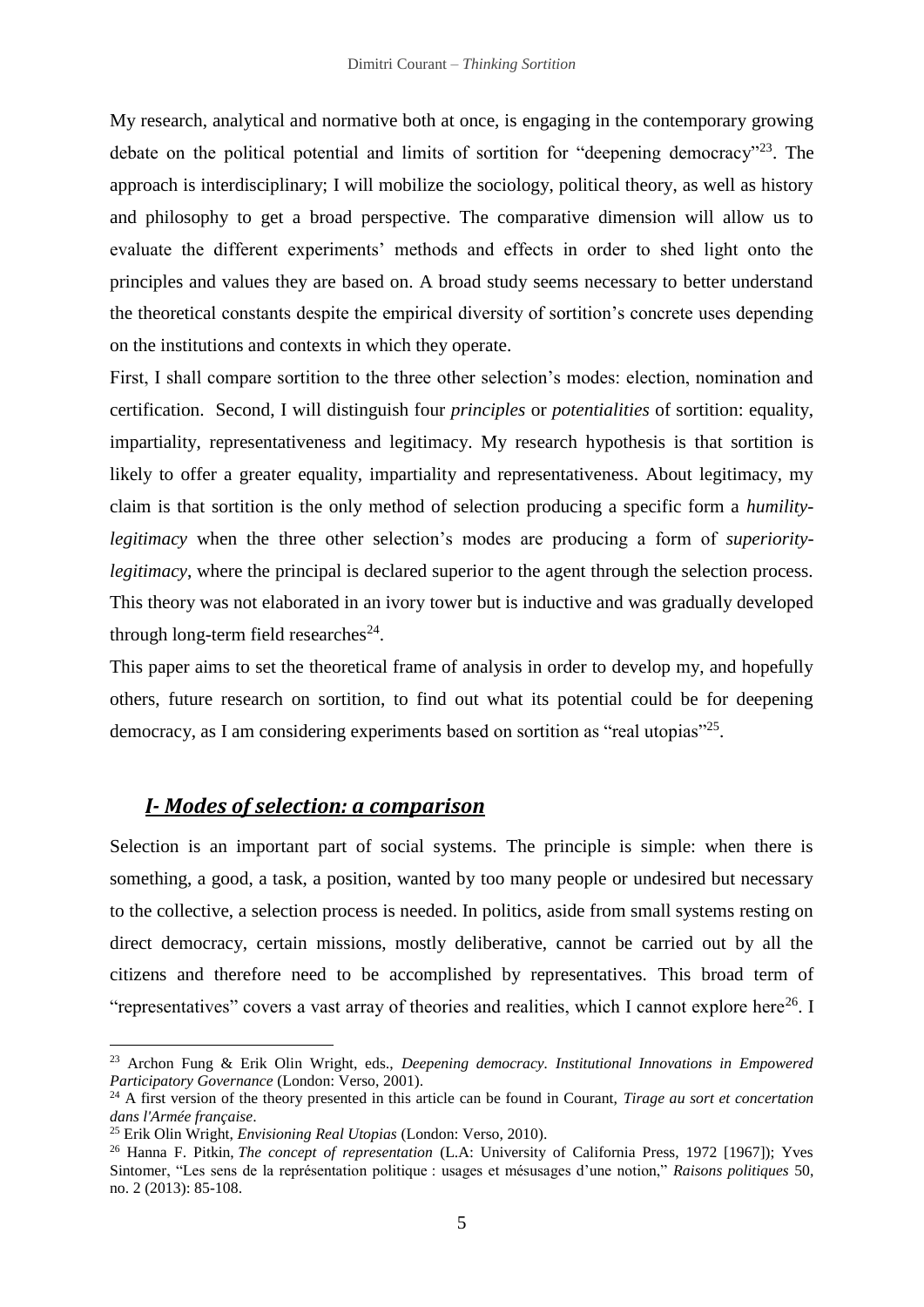shall compare sortition to the three other modes of selection: those modes are not incompatible, but can be combined. I am going to leave aside for now filiation (the heredity) and acquisition (the buying of offices), as those two modes, have almost disappeared in contemporary representative governments<sup>27</sup>. This article will also leave aside "auto-selection" in order to focus on procedures relying on "hetero-selection". I will deliberately focus on the disadvantages of the mode of selection other than sortition, because, even though they also have advantages, this paper is making a case for sortition in a normative theory approach.

### **A) Election**

1

The recent triumph of election as the legitimate way of selecting rulers made us forget that prior to the American and French revolutions it was common knowledge to think, like Montesquieu, "the suffrage by lot (sortition) is the nature of democracy. Suffrage by the choice (election) is the nature of aristocracy. Drawing lots is a way of electing that offends no one, it leaves each citizen a reasonable hope of serving his country"<sup>28</sup>; Rousseau saying the same in the *Social Contract*. If the Greeks invented election, the core of Athenian democracy was sortition. Most of public offices were appointed randomly, ensuring the equality of each citizen and refusing to elect the "better" ("*aristoï*"), except for few specific tasks, like military strategists<sup>29</sup>. Sparta was mainly using election and was considered to be an oligarchy.

Nowadays there is a dangerous trend to reduce "democracy" to "election", but sortition gives us an opportunity to rethink election and its history<sup>30</sup>. Manin shows that sortition was seen as democratic and election as oligarchic but that the Founding Fathers in the United States and the Revolutionary in France actually hated democracy and created the representative government against it. They chose election for selecting the representatives to create an elected aristocracy, socially distinct from the people<sup>31</sup>. Later the word democracy was used as a propaganda tool by politicians, notably Andrew Jackson, in order to seduce electors and that our regimes change their names to "representative democracies"<sup>32</sup>.

Election is a selection procedure that goes *vertically ascending* from the bottom to the

<sup>&</sup>lt;sup>27</sup> Acquisition was used in England till late and is still used in Italy; within parties one buy one's spot on electoral list.

<sup>28</sup> Montesquieu, *De l'esprit des lois* (Paris: Garnier Flammarion, 1979 [1748]): 134.

<sup>29</sup> Mogens H. Hansen, *The Athenian Democracy in the Age of Demosthenes: Structure, Principles, and Ideology* (Oxford: Blackwell, 1991).

<sup>30</sup> Sintomer, *Petite histoire de l'expérimentation démocratique*; Van Reybrouck, *Contre les élections*.

<sup>&</sup>lt;sup>31</sup> Manin, *Principes du Gouvernement Représentatif*; Sheldon S. Wolin, "Democracy: Electoral and Athenian," *PS: Political Science and Politics* 26, no. 3 (1993): 475-477.

<sup>32</sup> Francis Dupuis-Déri, *Démocratie, histoire politique d'un mot en France et aux Etats-Unis* (Montréal: Lux, 2013).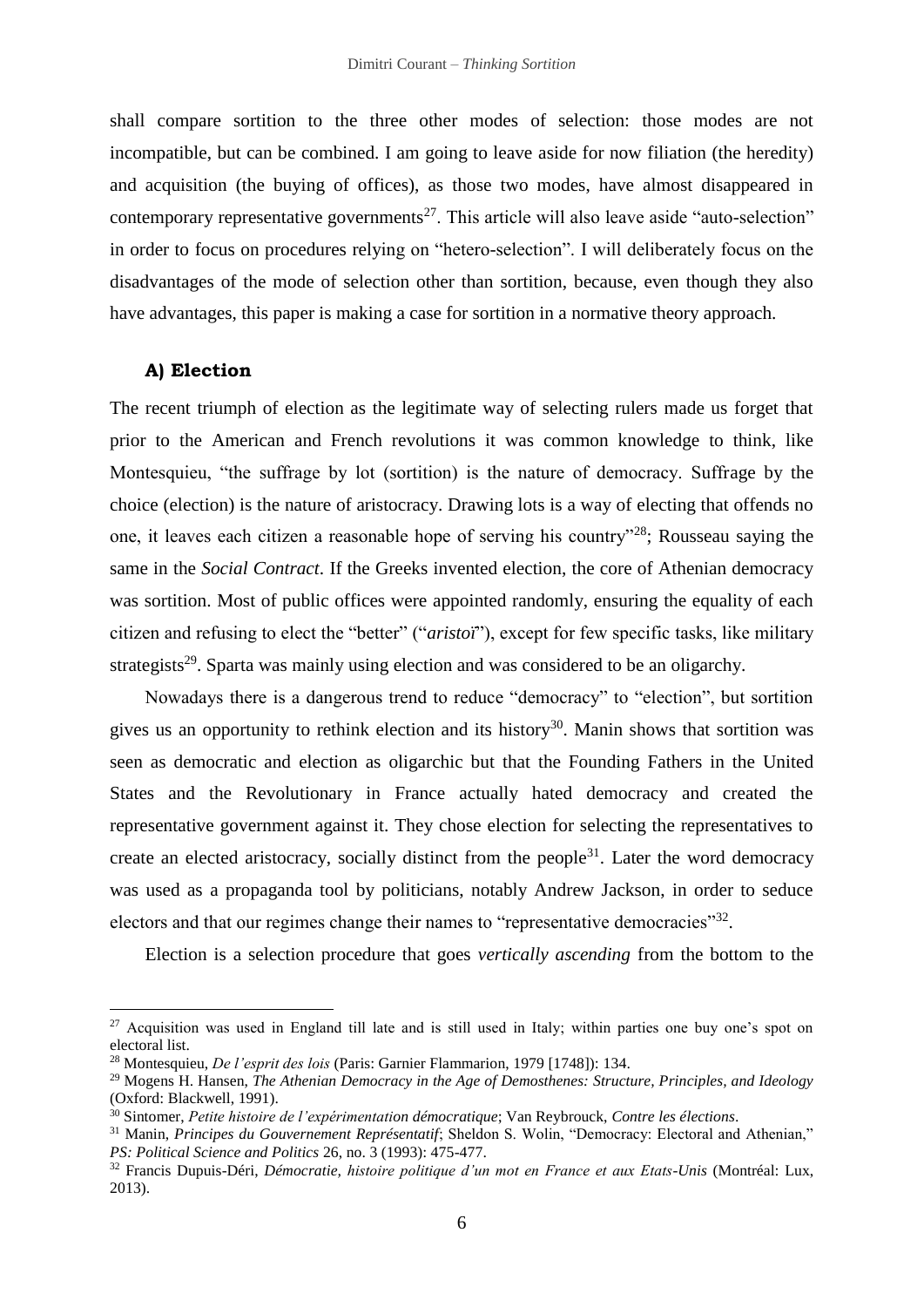top. The electors' biggest minority<sup>33</sup> choose every 4 or 5 years which pre-selected candidate it wants to surrender all power to, the candidate they dislike the least amongst the two or three pre-selected candidate that could win. Election presents three inconveniences: 1) it doesn't give a good *representativeness* of the represented. 2) It produces a *personal* and individual type of legitimacy. 3) It is not a guarantee for competence in deliberation, as communication and charisma matter more than results or manifestos' promises; which are not bounding as imperative mandate is banned.

### **B) Nomination (or Cooptation)**

Here I am using "nomination" and "cooptation" indifferently**,** I will establish a greater distinction later on, but for now let's establish that nomination is a selection made by one agent when cooptation included several, but a small amount nontheless. It could appear like a mode of selection, dubious and outmoded. But this "fait du Prince" discretionary and nonsubmitted to contradictory debate is a very common practice in our representative government. Indeed, in France (and other countries) the Prime Minister is nominated by the President, who is elected through direct universal suffrage. The Prime Minister then nominates his government Ministers, and the President has to give his approval, which is a form of cooptation. Nowhere are members of government elected, apart from the Prime Minister himself or the Chancellor in some countries.

Nomination: 1) Can be accused of being partial, biased and arbitrary; 2) Doesn't give a good representativeness of the represented, one nominating actors one's know from relatively homogenous circles; 3) It gives a form of legitimacy that is vertical descending from the top to the bottom which can create hostility among the base. 4) It produces a type of legitimacy that is very personal and individual.

### **C) Certification**

1

Certification is a mainstream selection process (to enter universities, for civil servant…), but it is almost never used to produce representatives. Therefore it seems that representation is not an action that requires certified competences and abilities. Representation in order to be accepted can pass by two ways: *authorization* or *identification*. The represented either *authorize* the representative to speak for them, or they *identify* themselves with a representative similar to them. *Authorization*, is often a result of election, but not

<sup>33</sup> Pasquale Pasquino, *La minorité décisive : Paradoxe de la démocratie majoritaire* (laviedesidees.fr., 2011).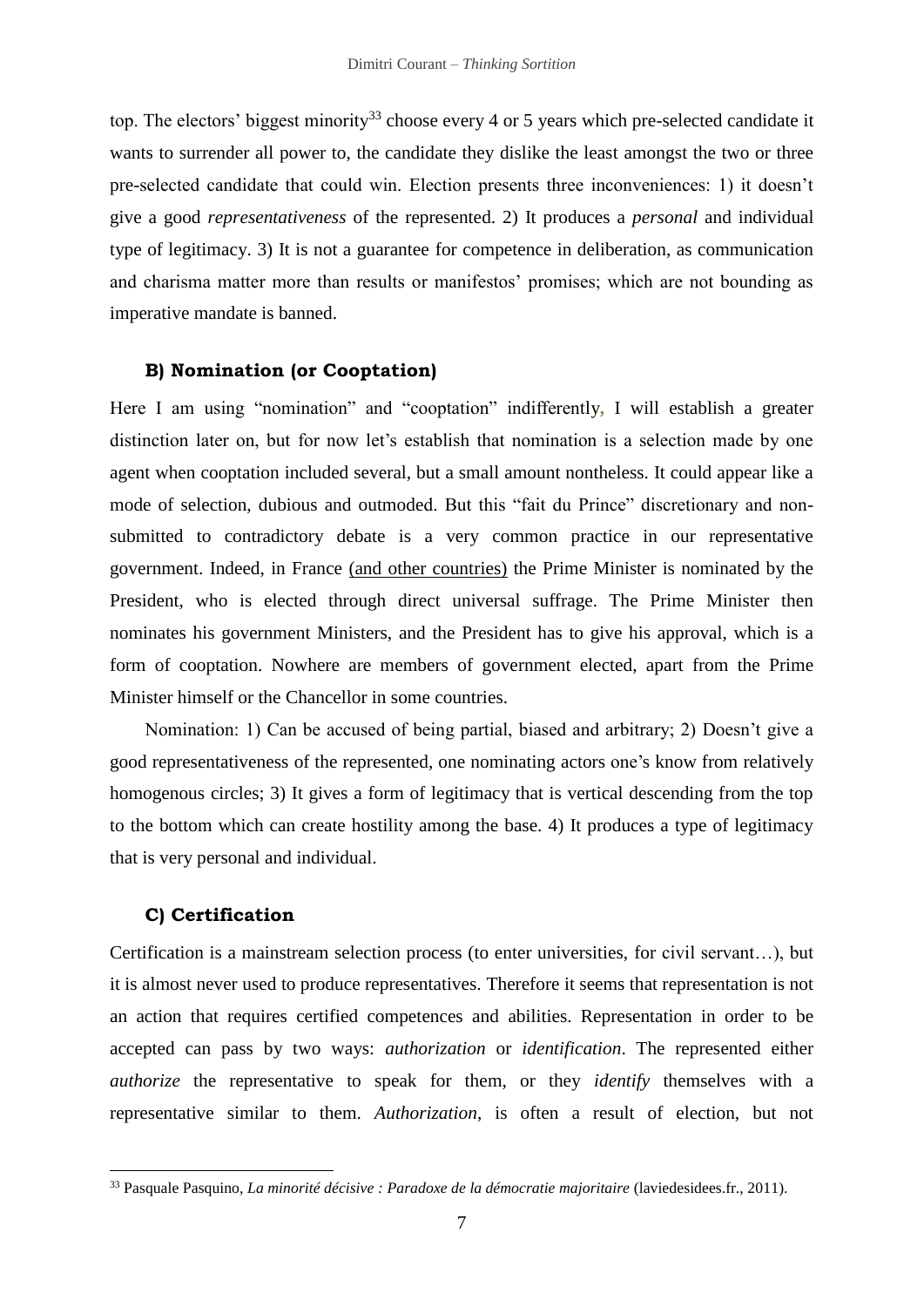necessarily<sup>34</sup>. *Identification*, is often a result of sortition which produce a representative sample looking like the represented group<sup>35</sup>.

1) Using certification has the double drawback of not being able to provide neither authorization nor identification. 2) Certification, like election and nomination, puts forward the distinction principle, the representatives do not look like the represented. 3) Like election and nomination, certification creates a type of legitimacy that is both individual and based on superiority. Even though certification seems to guarantee some equality of opportunity between candidates and a certain test impartiality, which would produce a form of horizontal legitimacy, those three qualities are only relative. In reality, the test's modalities are decided by superiors creating a partial sorting, demanding qualities that only some candidates might possess. If the legitimacy does not come as directly from the top as for nomination, this legitimacy can be considered as *vertical half-descending*, coming from a *quasi-top*. If the top does not directly choose its favorites candidate, it creates a test where those candidates are more likely to succeed.

### **D) Sortition - on competence and efficiency**

I am not including efficiency in the "democratic principles of sortition" as it is not a democratic value per se, and is also important in other regimes. However I make the case for sortition as potentially more efficient than other modes of selection.

The main critique against sortition is that it would produce incompetent selected, but as Rancière put it "sortition never favored incompetent over competent people<sup>"36</sup>. Even if sortition is not a competence filter, it would be a mistake to believe that the others selection modes *in themselves* allow mechanically to spot and select competent actors. Only certification can pretend to do that, at the condition that test criteria are "properly set", which would be a subject for controversies. But the agents in charge of selecting representatives, either at the top by nomination, or at the bottom, by election, could be completely wrong about the candidates' real competences. One could argue that it is happening frequently considering the multiple scandals of leaders' incompetence and corruption. Those who volunteer, or self-select themselves, to be candidates are seeing themselves as competent, even though they might not be, their self-confidence might be arrogance. By contrast, persons

<sup>34</sup> Michael Saward, *The Representative Claim* (Oxford: Oxford University Press, 2010); Andrew Rehfeld, "Towards a general theory of political representation," *The Journal of Politics* 68, no. 1 (2006): 1-21.

<sup>35</sup> Mark B. Brown, "Survey article: citizens' panels and the concept of representation," *The Journal of Political Philosophy* 14, no. 2 (2006): 203–225.

<sup>36</sup> Jacques Rancière, *La haine de la démocratie* (Paris: La fabrique), 49.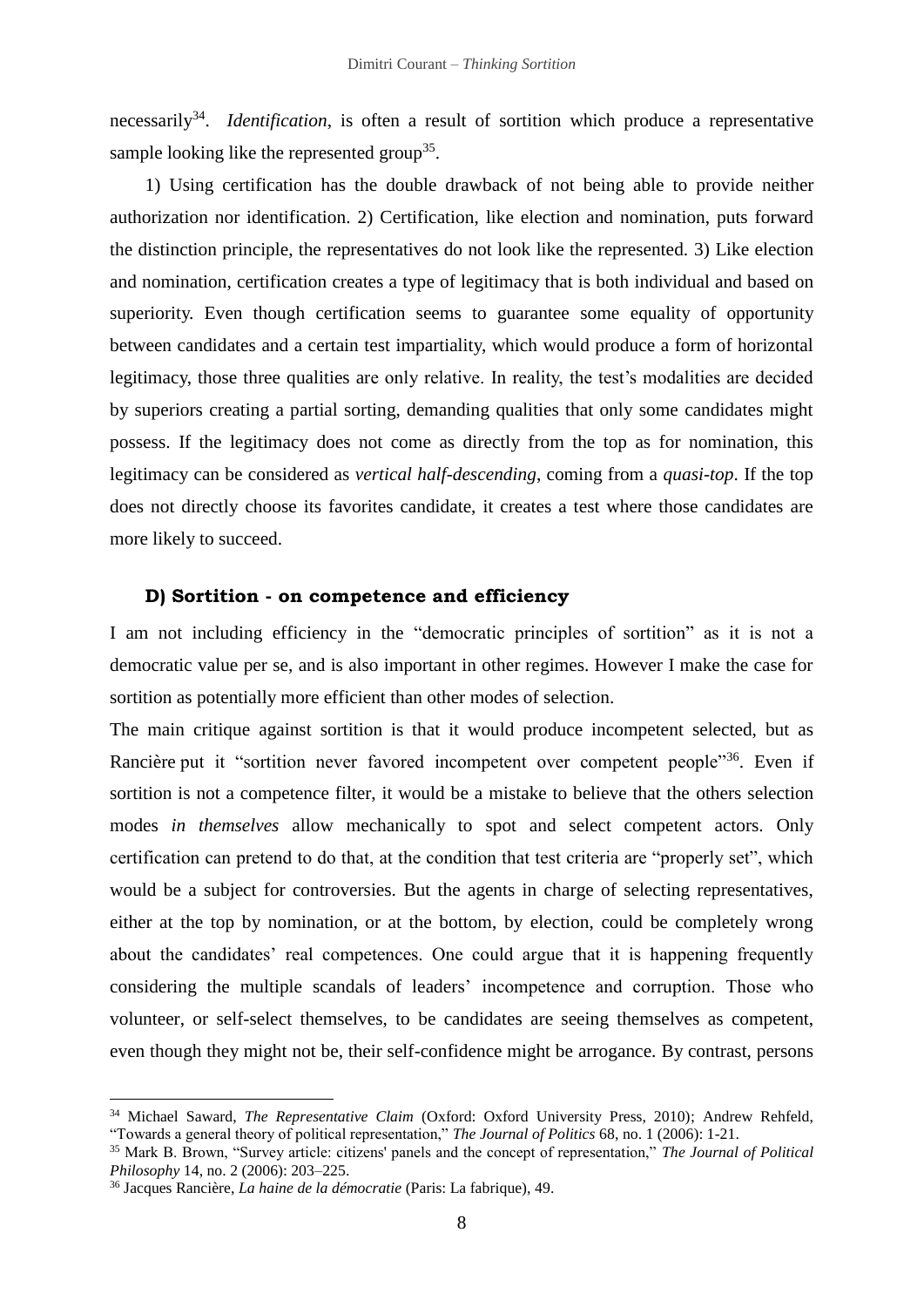perceiving themselves as unworthy of running might possess citizen's principal quality, according to Aristotle, caution<sup>37</sup>.

Moreover in the vast majority of deliberative democracy experiments, the randomly selected citizens are given an intense formation<sup>38</sup>. From nanotechnologies to constitution, cases show us that citizens learn fast and quickly become more competent than elected officials on complex issues<sup>39</sup>.

Finally, due to the "cognitive diversity" it provides, random selection can be an "epistemically superior mode of selection of representatives", as "decisions taken by the many are more likely to be right than decisions taken by the few<sup>40</sup>. Indeed, sortition give an assembly with a greater diversity of experiences and social profiles creating a stronger collective intelligence<sup>41</sup>.

## *II- Selection and deliberation's frameworks*

We need to analyse which challenges the various modes of selection share, "who decide what how?". It will answer questions asked to sortition, and move on to what is really specific about random selection. An argument often used against sortition is that it is irrational to rely on chance and individuals would refuse to give up the possibility to choose. But even if random selection is used, there are lots of choices to be made on why and how the lottery and the deliberation are organized $42$ .

### **A) Mandate and institutions**

#### *1. Mission*

1

What is the mission of the selected? As I mentioned, "representation" and "deliberation" cover a vast range of meanings and realities. To give a short definition of representation: "to

<sup>37</sup> Aristotle, *Politics* (Oxford: Oxford University Press, 2009).

<sup>38</sup> John Gastil & Peter Levine, eds., *The Deliberative Democracy Handbook: Strategies for Effective Civic Engagement in the Twenty-First Century* (Jossey-Bass: San Fransisco, 2005); Boy & Bourg, *Conférences de citoyens.*

<sup>39</sup> Jacques Testart, *L'humanitude au pouvoir* (Paris: Seuil, 2015).

<sup>40</sup> Hélène Landemore, "Deliberation, cognitive diversity, and democratic inclusiveness: an epistemic argument for the random selection of representatives," *Synthese* 190, no. 7 (2013): 1209-1231.

<sup>41</sup> Hélène Landemore, *Democratic Reason: Politics, Collective Intelligence, and the Rule of the Many* (Princeton: Princeton University Press, 2013).

<sup>42</sup> Oliver Dowlen, *The political potential of sortition. A study of the random selection of citizens for public office* (Exeter: Imprint Acadmic, 2008); Peter Stone, *The Luck of the Draw: The Role of Lotteries in Decision Making* (Oxford: Oxford University Press, 2011).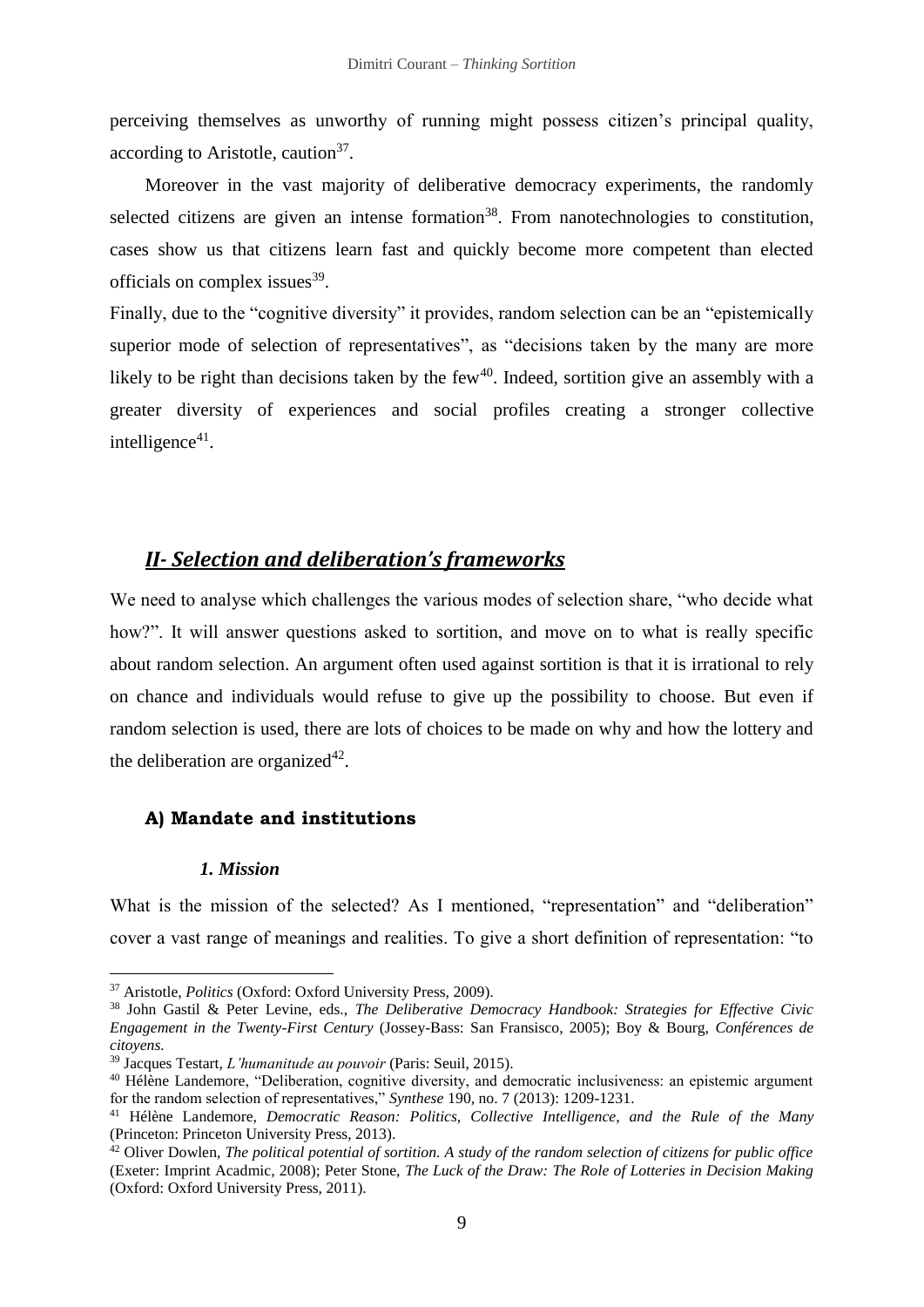represent" is having the capacity to "*speak and/or act for*" a group<sup>43</sup>. Before choosing the mode of selection one should ask: "What task needs to be carried out? Which kind of spokesperson do we want?". If we want representatives who look like the represented, in the logic of "descriptive representation"<sup>44</sup>, we shall choose sortition, getting closer to the democratic ideal of "government by the People". If we prefer socially distinct elites we shall choose election, which is an aristocratic view. If we think that leaders should choose the representatives, we shall adopt nomination, in an oligarchic perspective. If we want qualified representatives we shall select through certification, leaning towards technocracy.

Most theorists, experiments and activist are suggesting that the missions for a randomly selected assembly should be deliberative but not executive. The six main missions are: 1- *Consultation* of the population, like with deliberative sample<sup>45</sup>; 2- *Information* of officials and citizens through a statement<sup>46</sup>; 3- *Control* and *evaluation* of government, officials and policies<sup>47</sup>; 4- *Decision* as in some participatory budgets, e.g in Germany or China; 5- *Legislation*, like with an additional chamber of the Parliament<sup>48</sup>; 6- *Constitution*, both for reform and writing a new text<sup>49</sup>; 7- *Long-term issues*, such as climate change or techno scientific risks<sup>50</sup>. Those missions are not mutually exclusive; the "deliberative impacts" of those mini-publics potentially leading to "macro-political uptake"<sup>51</sup>.

### *2. Structure*

What institutional architecture are the representatives embedded in? Shall we use it for a large assembly or small groups? Are there other chambers, high courts, governments that the randomly selected should cooperate with? The main experiments of sortition have been either a jury from 12 to 30 citizens, or a larger assembly, 160 in British Columbia and 1 200 in

<sup>43</sup> George Burdeau, *La démocratie* (Paris: Seuil, 1966 [1956]). For deeper analysis see: Sintomer, "Les sens de la représentation politique".

<sup>44</sup> Pitkin, *The concept of representation*.

<sup>45</sup> Fishkin, *Democracy and deliberation.*

<sup>46</sup> John Gastil & Robert Richards, "Making direct democracy deliberative through random assemblies," *Politics & Society* 41, no. 2 (2013): 253-258.

<sup>47</sup> Sintomer, *Petite histoire de l'expérimentation démocratique*.

<sup>48</sup> Kevin O'Leary, *Saving Democracy: A Plan for Real Representation in America* (Stanford: Standford University Press, 2006); John P. McCormick, *Machiavellian democracy* (Cambridge: Cambridge University Press, 2011); Simon Threlkeld, "A Blueprint for Democratic Law-making: Give Citizen Juries the final Say", *Social Policy* 28, no. 4, (1998): 5-9.

<sup>49</sup> Min Reuchamps & Jane Suiter, eds., *Constitutional Deliberative Democracy in Europe* (Colchester: ECPR Press, 2016).

<sup>50</sup> Dominique Bourg, eds., *Pour une 6e République écologique* (Paris : Odile Jacob, 2011); Testart, *L'humanitude au pouvoir*.

<sup>51</sup> Robert E. Goodin & John S. Dryzek, "Deliberative Impacts: The Macro-Political Uptake of Mini-Publics", *Politics & Society* 34, no. 2 (2006): 219-244.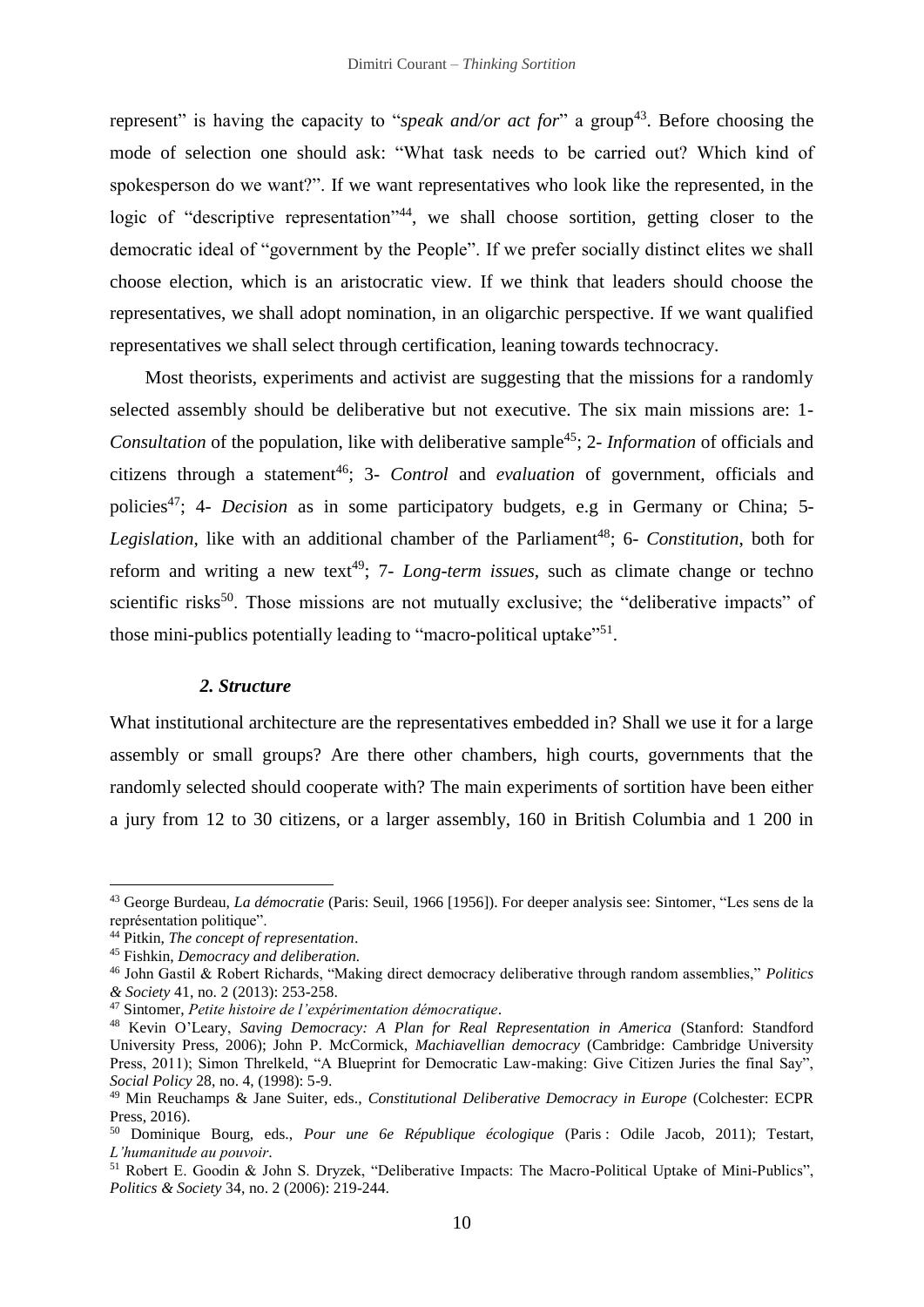Iceland<sup>52</sup>. Those conferences and assemblies always had a consulting role and never made the final decision, this one being either submitted to the elected parliament, or directly proposed to referendum.

The biggest claim of sortition activists is linked to electoral reform and Constitution. They accurately point out that elected should not be allowed to change the rules of their own control, to avoid conflict of interests; like students are not allowed to choose the modalities of their exams and give themselves grades. A randomly selected Constitutional Convention of ordinary citizens would be likely to grant citizens with greatest political weight and role, such as referendum and participatory devices, and strengthen people's control over elected.

Academics and activist are also advocating for the importance of an assembly picked by lots to become the third chamber of Parliament, or even to replace one. This would create the advantage of keeping elections and parties for one chamber but getting a real representation of the people's diversity through sortition in another<sup>53</sup>. As Dahl envisaged it, sortition is almost always proposed as a complement to add along with election and not as a complete replacement<sup>54</sup>; there is almost no one for a total suppression of election.

The rules structuring the deliberation are also a crucial issue. Analysis of the concrete experiments is providing inputs on how to facilitate discussion, and vote, while reminding us of the problems it can face<sup>55</sup>.

#### *3. Length*

1

The length and limits of the mandate are very important. As Aristotle said: "I mean that it is thought to be democratic for the offices to be assigned by lot, for them to be elected (assigned by vote) oligarchic", but adding later "one factor of liberty is to govern and be governed in turn"<sup>56</sup>. Sortition can be used for non-democratic ends; for example to randomly designate an all-powerful monarch, like in science-fiction novels<sup>57</sup>. If sortition allows getting an assembly with a fair cross section of the population and a similarity of life experiences between the representatives and the represented, the break and gap between them can happen *ex post*.

<sup>52</sup> Sintomer, *Petite histoire de l'expérimentation démocratique*, 161-189.

<sup>53</sup> See books of Exeter: Imprint Academic: Anthony Barnett & Peter Carty, *The Athenian Option: Radical Reform for the House of Lords* (2008 [1998]); Ernest Callenbach & Michael Phillips, *A Citizen Legislature* (2008 [1985]); Keith Sutherland, *A People's Parliament: A (Revised) Blueprint for a Very English Revolution* (2008 [1985]).

<sup>54</sup> Dahl, *After the revolution?*; Robert A. Dahl, *Democracy and Its Critics* (New Haven: Yale University Press, 1989).

<sup>55</sup> Gastil & Levine, *The Deliberative Democracy Handbook*; James Fishkin, *When the People Speak: Deliberative Democracy and Public Consultation* (Oxford: Oxford University Press, 2009). <sup>56</sup> Aristotle, *Politics*.

<sup>57</sup> Philip K. Dick, *Solar Lottery* (New York: Ace Book, 1955); Gérard Klein, *Le sceptre du hasard* (Paris: Le livre de poche, 2002 [1968]).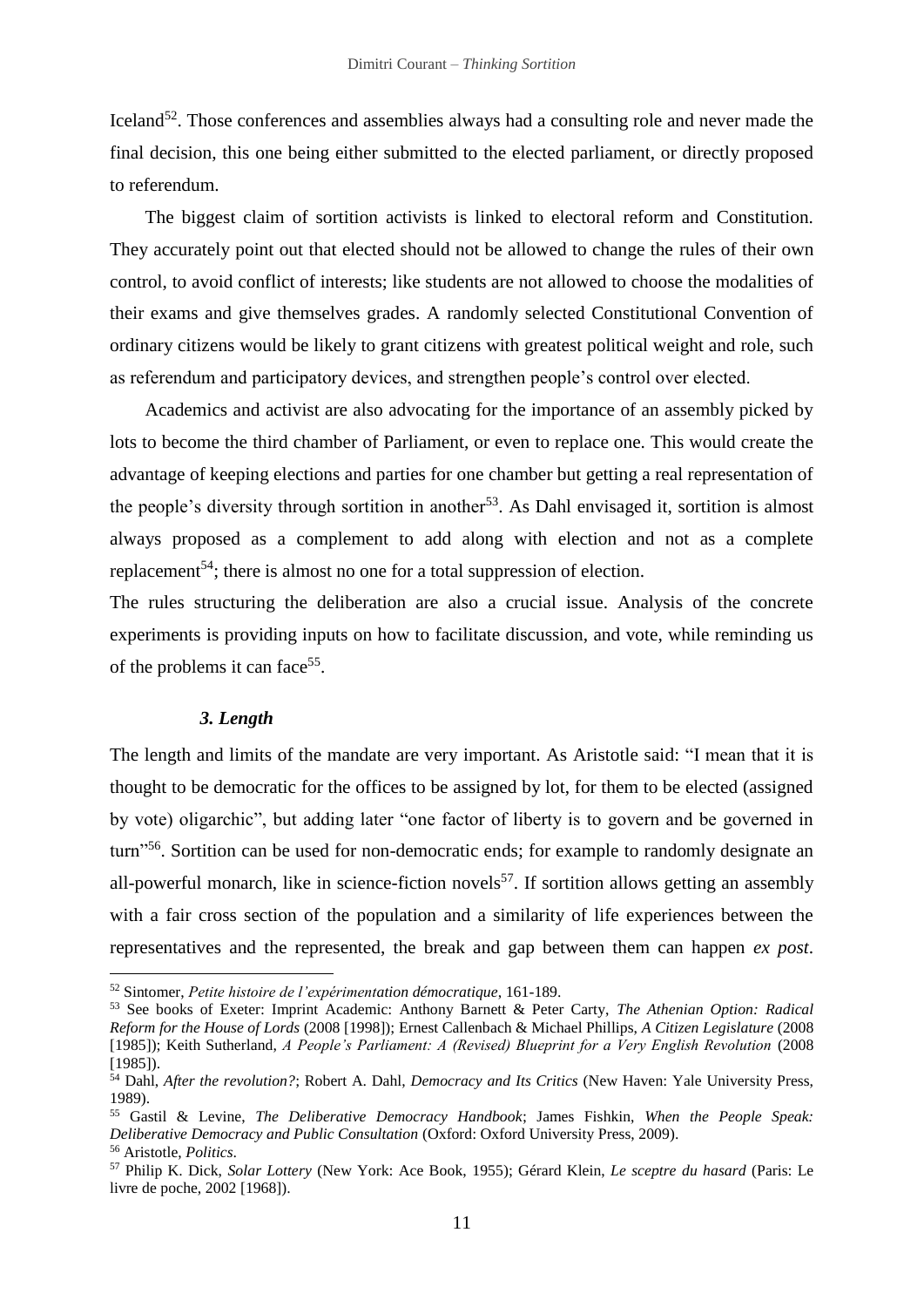Communist parties insisted on having leaders coming from proletarian backgrounds, but if those leaders did start their lives among the working class, after they became head of the party, they never returned to work in factories. This tendency of a cut between representatives and represented did not start with the USSR; already in 1911 Michels developed his "iron law of oligarchy" theory<sup>58</sup>.

History shows us that in every political system based on sortition, *there always was short mandate and a rotation principle*<sup>59</sup>. Whether it is in Ancient Greece, Medieval Italy, the Crown of Aragon, the popular jury or even recent mini-publics, the terms of randomly selected representatives are always short $^{60}$ . Lots and short term allows a quick rotation of the representatives; on the contrary, election favour re-elections, certification is easily passed by the *aristoï*, and nomination maintains small circles of initiates. *Temporality* is crucial to avoid "oligarchisation". The strongest historical example mixing sortition, short term and rotation to avoid political professionalization is Athenian Democracy, where the members of 500 Council only allowed a single one year term throughout their lives $61$ .

### *4. Control and accountability*

Control over the selected is another vital point for a democratic representation. Again, Athens provides an interesting example where the persons in office, sorted or elected, were heavily watched by the people and could be fired and condemned by them at any moment. Accountability was no joke and sanctions could go from small fines to banishment or  $e$ xecution<sup>62</sup>.

For many academics, in representative government, the moment of accountability is reelection<sup>63</sup>, which is heavily problematic. Firstly because, representative should not stay in power too long and re-run for re-election. Secondly, because some mandates are already limited, like for the President of the United States, it would mean that there is no accountability for the second term. Thirdly, because the worst sanction that could happen to a terribly disappointing politician who lied during his campaign and did the opposite of what he promised would simply be not to get a second term. Recall revocation by popular referendum, citizens' control during the term, serious accountability and sanctions should be basic

<sup>58</sup> Robert Michels, *Les partis politiques : Essai sur les tendances oligarchiques des démocraties* (Paris: Flammarion1971 [1911]); The oligarchic drift was also depicted in Orwell's satirical tale *Animal farm*.

<sup>&</sup>lt;sup>59</sup> I am talking here about "political systems", but religious uses, sortition do not include short term or rotation; Courant, "Du *klérotèrion* à la cryptologie".

<sup>60</sup> Sintomer, *Petite histoire de l'expérimentation démocratique*.

<sup>61</sup> Hansen, *The Athenian Democracy.*

<sup>62</sup> *Ibid.*

<sup>63</sup> Manin, *Principes du Gouvernement Représentatif.*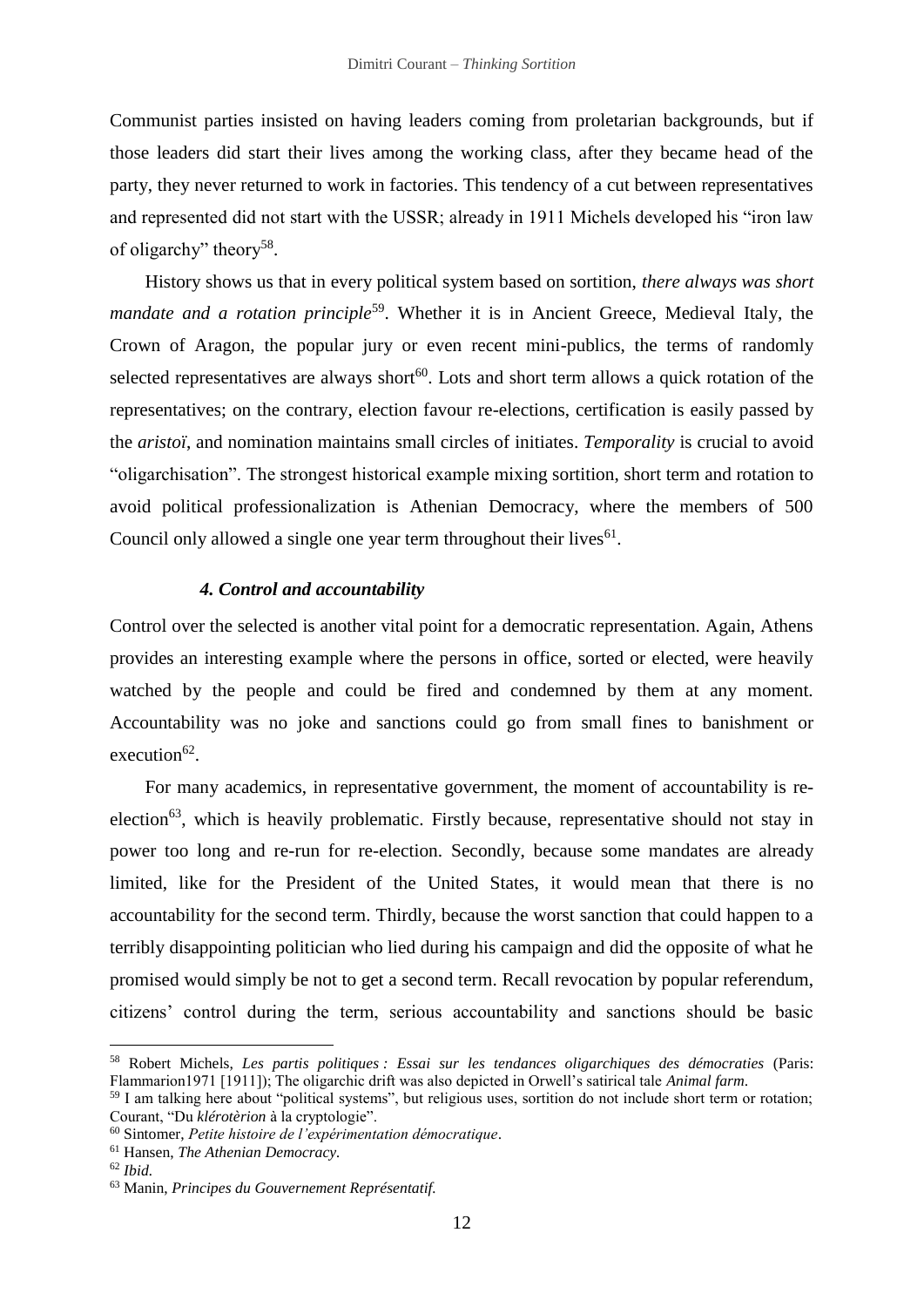institutions of a democratic system.

### **B) Pool**

### *1. Criteria*

Regardless of the mode of selection or the sphere, there is always a delimitation of the "relevant political body" aiming to determine which criteria allows you to be part of the "pool", to be concerned with the selection process. This pre-designation selection could seem natural, but it is in fact arbitrary. In our current political systems, only *citizens* are allowed to take part in an election, both as electors or candidates. Being a citizen means filling precise criteria: 1- age (being above majority), 2- nationality (being recognised as a citizen by the relevant geographical constituency), 3- probity (not being a convicted criminal), and finally 4 independence (not being under guardianship). Until recently sex (being a man) and "race" (being white) and previously wealth (being able to pay a tax quota) were also criteria for citizenship.

For most of sortition experiences and theories, the pool for the lottery consists of all the citizens of the given geographical constituency, but it is sometimes even more inclusive. In some cases the lottery is using the phone book and therefore reaching individuals whom never registered on the voting lists. The Belgian G1000 even reserved 10% seats for homeless people and immigrants in order to get the greatest inclusiveness and diversity possible<sup>64</sup>.

The pool is related to the level where the decision will be implemented, it can go from a local neighbourhood, a state, a continent<sup>65</sup>, or the whole world like for the deliberative poling "World Wide Views on Climate and Energy" gathering 10 000 citizens, for the Paris COP21<sup>66</sup>.

### *2. Mixed-selection*

<u>.</u>

We should not consider the different modes of selection as opposed but as complementary. It is possible to mix several of them into the same designation. Nowadays candidates for election have already been selected by their parties, through cooptation or primaries. In the military case, to become a member of the CSFM soldiers needs to pass the certification for their rank, then to be drawn by lots, and since 2005 to also be elected by the other randomly

<sup>64</sup> Brigitte Geissel & Sergiu Gherghina, "Constitutional Deliberative Democracy and Democratic Innovations," *in* Reuchamps & Suiter, eds., 81.

<sup>65</sup> Hubertus Buchstein & Michael Hein, "Randomizing Europe: The lottery as a political instrument for a reformed European Union," *in* Gil Delannoi & Oliver Dowlen, eds.

<sup>66</sup> <http://climateandenergy.wwviews.org/> and<http://wwviews.org/> .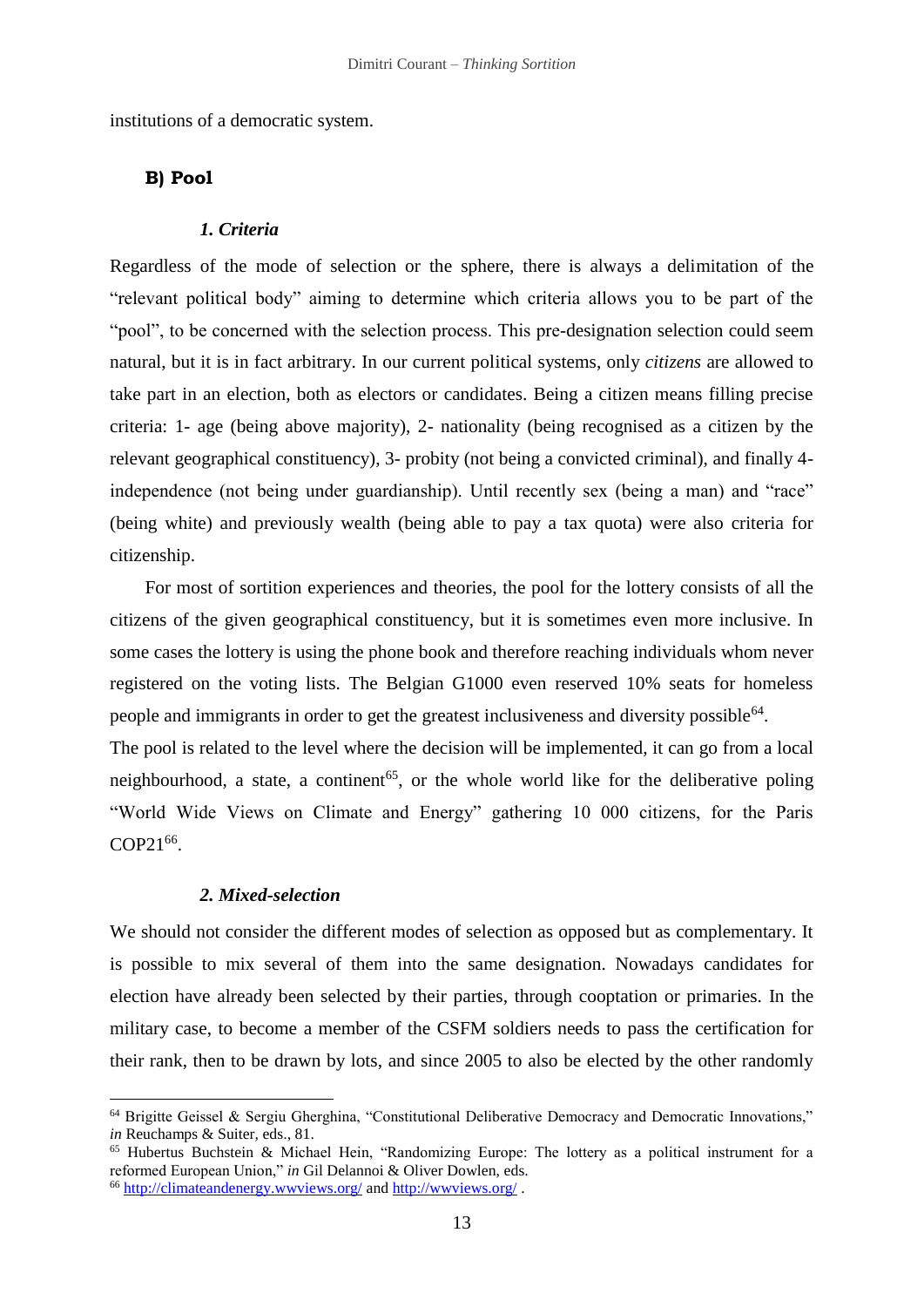designated people<sup>67</sup>. One could argue that some test need to be passed to be in the pool, but this aristocratic argument goes against the democratic equality embodied in the principle "one man, one vote".

To show the flexibility of the selection mix and stimulate democratic imagination, I make the following proposal: political parties presenting manifestos and a long list of candidates, the citizens voting on the manifesto, and then a sortition in the lists of the winning party to pick out the proportion of representatives depending on how many seats the party won; and a certification exam to have the right to be nominated Minister. We could imagine a vast number of combinations.

### **C) Dynamis**

I need to introduce a concept that I had to create, in order to solve the ambiguity around the question of the "volunteering in the broad sense of the term". I call this concept *inflexion* or *dynamis*. *Dynamis*, coming from the Greek term meaning "influence", is the degree of influence that a designee or potentially-designee can exercise, on its own designation. I distinguish three levels: a strong dynamis (or degree of inflexion) with *volunteering*, a weak dynamis with *consent*, and a non-existent with *duty*<sup>68</sup>. It goes beyond the mere distinction between auto-selection and hetero-selection to give a more subtle understanding.

### *1. Volunteering*

At the first level, volunteering, sortition is carried out among the volunteers; the pool is only composed of candidates. This method has the advantage of bringing motivated people, but the disadvantage of letting power in the hands of those who wanted it. This goes against the vision of philosophers such as Plato or Rancière considering that "the worst of all evils is to let the persons that want power having it"  $69$ ; or Alain thinking that: "the most visible characteristic of a just man is to not want to govern another but only himself. So to say, the worst persons will rule<sup>"70</sup>. However we need to remember that volunteering to take part in sortition was the functioning mode of Athenian democracy<sup>71</sup>, of the republics of Venice and Florence and in Aragon<sup>72</sup>. This stage of volunteering introduces a "*representative claim*"<sup>73</sup>.

<sup>67</sup> Courant, *Tirage au sort et concertation dans l'Armée française*.

<sup>68</sup> *Ibid.*

<sup>69</sup> Plato, *The Laws* (London: Penguin Classics, 2005); Rancière, *La haine de la démocratie*.

<sup>70</sup> Alain, *Propos sur le pouvoir : Eléments d'éthique politique* (Paris: Gallimard, 1985).

<sup>71</sup> Hansen, *The Athenian democracy*.

<sup>72</sup> Sintomer, *Petite histoire de l'expérimentation démocratique*, 54-91.

<sup>73</sup> Saward, *The Representative Claim*.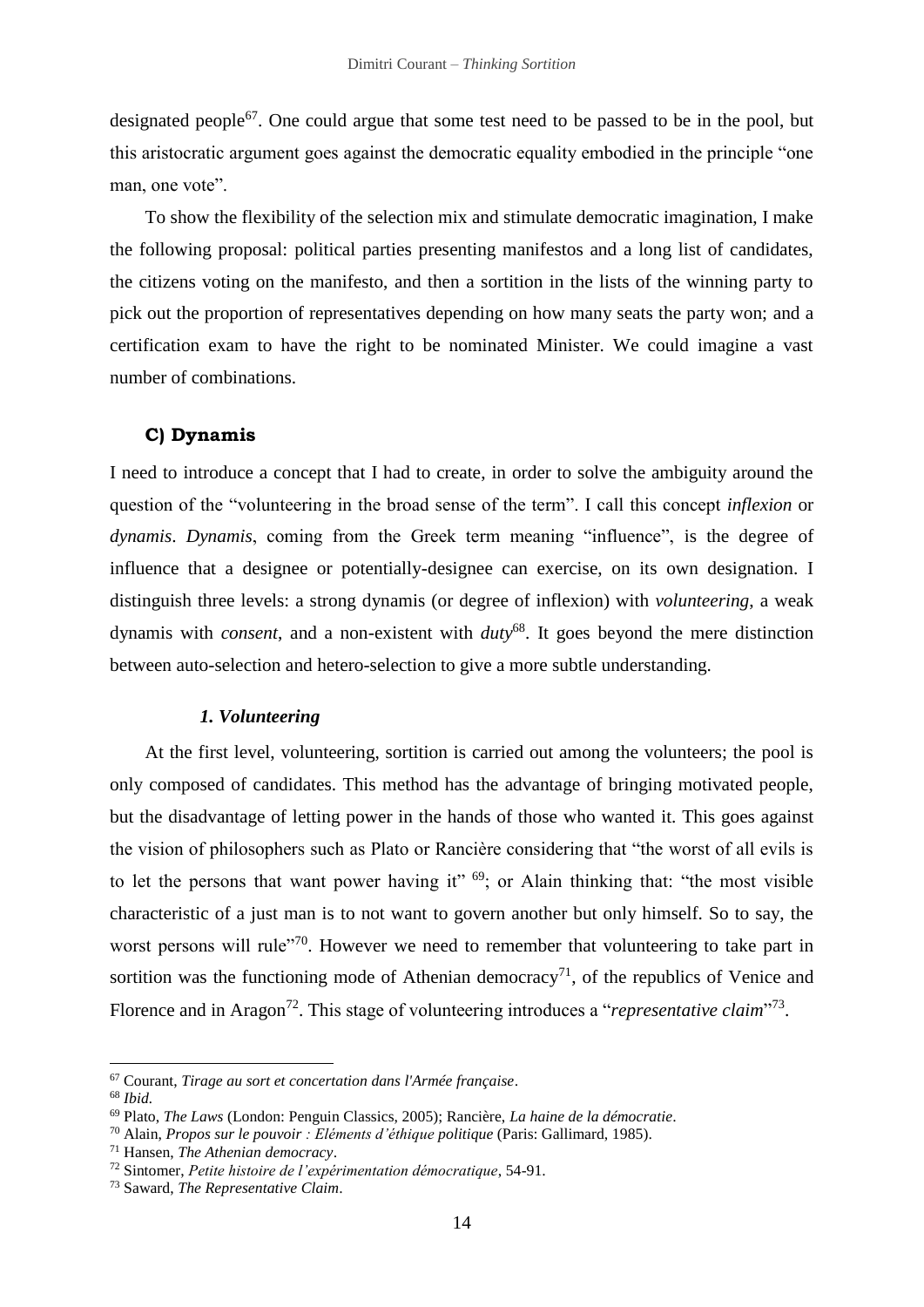### *2. Consent*

Second level of dynamis, *consent*: the lottery is carried out among the whole "relevant political body", without any previous call for volunteers. One draws lots among all the group members but the persons selected have a right to refuse the public office *a posteriori*. The vast majority of experiments in deliberative democracy function on this model. The institution in charge of sortition, often a polling company under contract for a public institution, use the phone book or electoral rolls, then contact, the people sorted. Those citizens have the choice to accept or to refuse to take part in the deliberation<sup>74</sup>.

*Consent* leads to rupture of *equality* and of *representativeness*; however less significant than with *volunteering*. By letting the person decide, we get a sample that does not like the larger group we want to represent. Some categories are missing because they do not consider themselves as equal with the others, not good enough, unworthy of participating. Old educated wealthy white males frequently accept to participate, whilst women, young people and persons coming from poor backgrounds refuse. The same trend goes during elections; the underprivileged social classes do not vote. This reveals what Gaxie calls the "hidden cens", cens being the name of tax quota for voting rights, casting the poor out of politics<sup>75</sup>.

This is a two level problem. First, on ethical level, this absence of the "dominated", goes against moral justice and inclusion. Second, on a pragmatic level, it creates a lack of legitimacy and efficiency, as those second-class citizens might stop respecting the law, as they are never consulted to create it.

### *3. Duty*

1

The last, and weakest, level of *dynamis* is *duty*: sortition is carried out for the whole "relevant political body" without previous volunteering or possibility to refuse the office *ex post*. In our liberal societies, it might seem strange to regard participation as a *duty*; however it is the secular practice of popular jury in France, USA, UK, etc. The State draws by lots the citizens having to serve compulsorily as juries<sup>76</sup>. Duty is a foundation of life in society; whether it is the obligation to give an education to our children or to pay our taxes. Moreover, this sortition system coupled with a *duty dynamis* is perfect for justice that has to guarantee the *impartiality* of the ones deciding on the judgment. It would be highly suspicious to elect a jury from volunteer candidates; because one would wonder what interests they truly want to serve.

<sup>74</sup> Gastil & Levine, *The Deliberative Democracy Handbook*.

<sup>75</sup> Daniel Gaxie, *Le Cens caché. Inégalités culturelles et ségrégation politique*, (Paris: Seuil, 1993 [1978]).

<sup>76</sup> For a system inspired by jury see: Ethan J. Leib, *Deliberative Democracy in America: A Proposal for a Popular Branch of Government* (Philadelphia: Pennsylvania State University Press, 2004).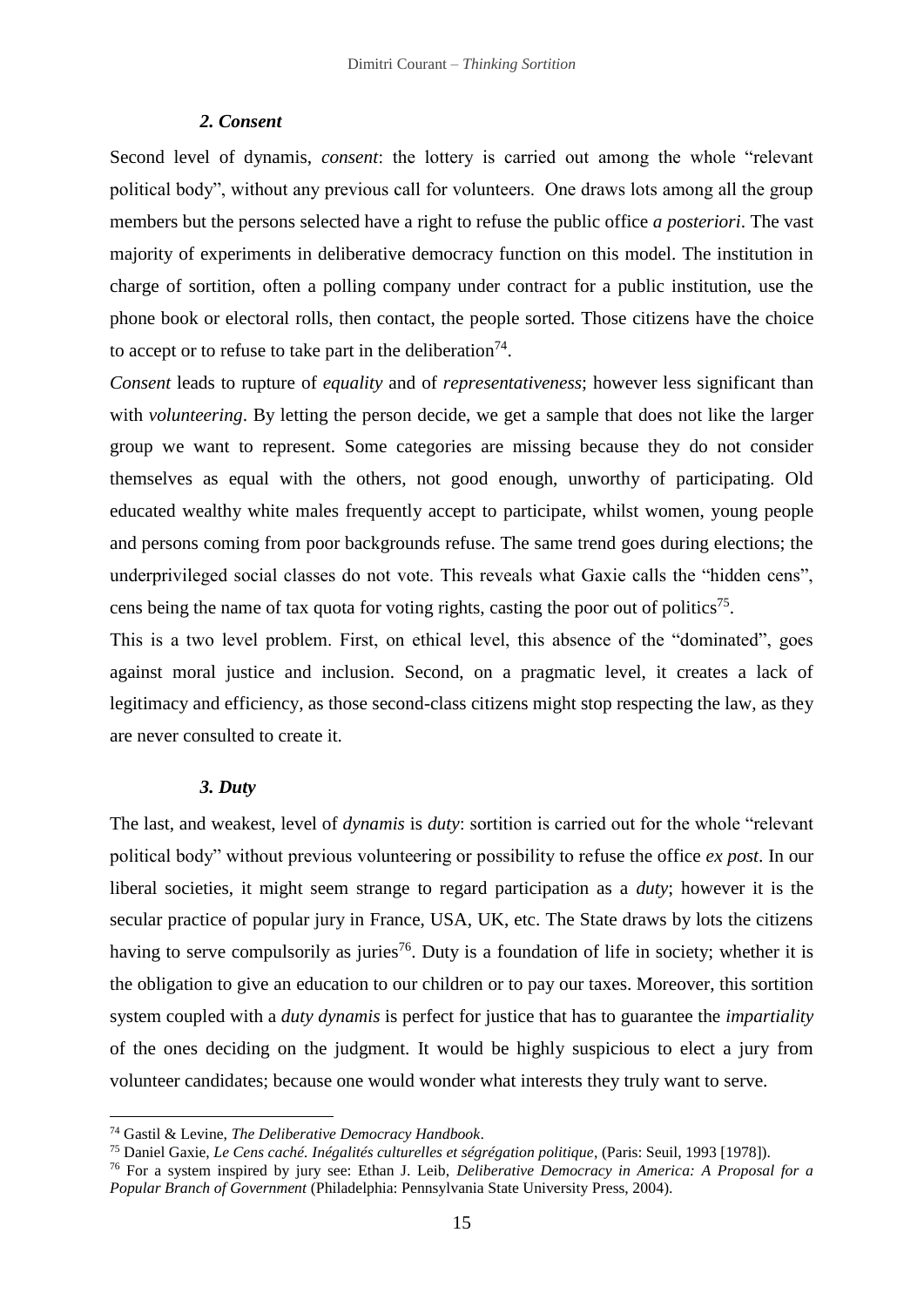*Duty* also protects against the "*free rider*" phenomenon. Taking part in a deliberative assembly or jury is a heavy load in time and energy, the high costs are individual and the benefits are collective. A rational selfish actor would judge that participating is not in his own interest, and would let other group members do this job, but he would benefit from their work anyway<sup>77</sup>. This *free riding* strategy is made impossible by the mix of *sortition* and *duty*. This was actually one of the reason sortition was implemented in XVIIIth century England, as notables where paying to avoid serving in court<sup>78</sup>.

Finally *duty* has the advantage of fighting simultaneously both "auto-exclusion" and "hetero-exclusion". *Auto-exclusion* is the "hidden cens", some individuals not allowing themselves to participate, to a vote or a deliberation, a priori because perceiving themselves as unworthy. Obligation would push them to participate and realize that they are fully capable, generating empowerment.

*Hetero-exclusion* happened when outside elements are blocking people or groups out of participation; like in the USA where ballot station's distance, long queuing hours or lack of ballot papers discouraged citizens, especially black and poor people to vote<sup>79</sup>. Just as it is imperative to enter a curtained polling booth to be free from threats, compulsory voting narrows down pressure that could be made. Obligation sets people free. The fact that the citizen designated by lots cannot refuse his mission suppresses risk of external pressures, of auto-exclusion and guarantees the equality, impartiality and representativeness of the sample.

Sortition is not enough in itself, in order to be democratic, or "*demoskratic*"<sup>80</sup>, it must necessarily be mixed with: 1- the fact that sortition gives a mission and not the power, 2 collegiality of the assembly for collective deliberation, 3-short term and fast rotation, 4 accountability and control procedures, 5- low restriction to be integrated in the selection process.

<sup>77</sup> Mancur Olson, *Logique de l'action collective* (Bruxelles: Université de Bruxelles, 2011 [1965]).

<sup>78</sup> *Bill for better regulating of juries*, March 1730.

<sup>79</sup> Joseph Stiglitz, *The Price of Inequality*, (London: Penguin books, 2012).

<sup>80</sup> "*Demoskratic*" is a neologism meaning democratic in the strong sense, getting closer to the ideal of real, direct, deliberative and participative democracy. It is opposed to a weaker uses, as referring to the rule of law or "democratic elections". See: Courant, *Militer pour le tirage au sort*.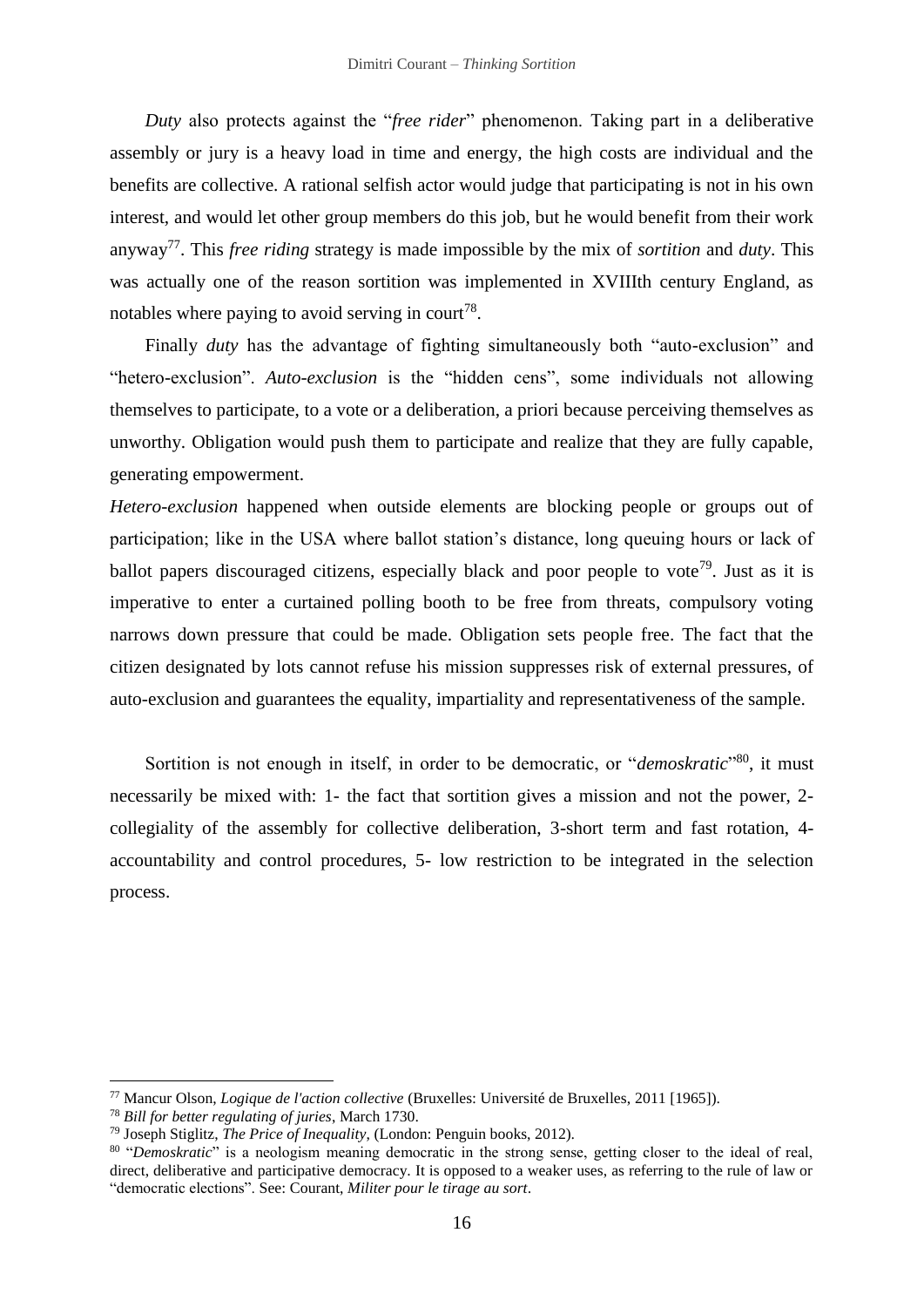## *III- Democratic principles*

I will distinguish four democratic principles, or values, of sortition: equality, impartiality, representativeness and legitimacy<sup>81</sup>, each being subdivided in three elements. Thanks to those principles, sortition can produce a better type of *representation*, *deliberation* and *participation*. But sortition does not have a single nature, and its formal principles can be enhanced or diminished depending on the institutional architecture it is embedded in. Those principles are *potentialities*, there are not all or always present each time sortition is used, nor with the same intensity. However, those potentialities are to be compared to those produced by the other modes of selection *ceteris paribus*, in a similar deliberative framework, those four democratic principles would be stronger if using sortition Democratic values are more diverse and those four principles are a part of it but do not exhaust all of them, like liberty or justice.

# **A) Equality**

1

### *1. Statistical equality, for any member of the group*

Historically sortition is strongly linked with equality, the latter being a condition of liberty. "The association of political equality and of deliberation goes back to ancient Athens, where a deliberative microcosm of several hundreds of citizens, selected by sortition, was making crucial decisions", writes Fishkin to present the deliberative polling's inspiration<sup>82</sup>. Without volunteering or quotas, sortition gives excellent statistical equality between individuals. Each citizen has the same *chance*, probability to be randomly selected. No discrimination, positive or negative can intervene.

For Castoriadis, this principle is the same one than as universal suffrage and majority rule, each citizen is considered to be equally politically competent therefore each voice is considered to be equal to another<sup>83</sup>. To attack sortition arguing that we should not give a representative and deliberative task to anybody is to say that we should not give the right to vote to anybody. "What Democracy means (…) is the power of those having no title to govern

<sup>81</sup> Courant, *Tirage au sort et concertation dans l'Armée française*.

<sup>&</sup>lt;sup>82</sup> James Fishkin & Robert Luskin, "Experimenting with a democratic ideal: deliberative polling and public opinion," *Acta Politica* 40, (2005): 287.

<sup>83</sup> Cornelius Castoriadis (1996), *La montée de l'insignifiance*, Seuil, Paris.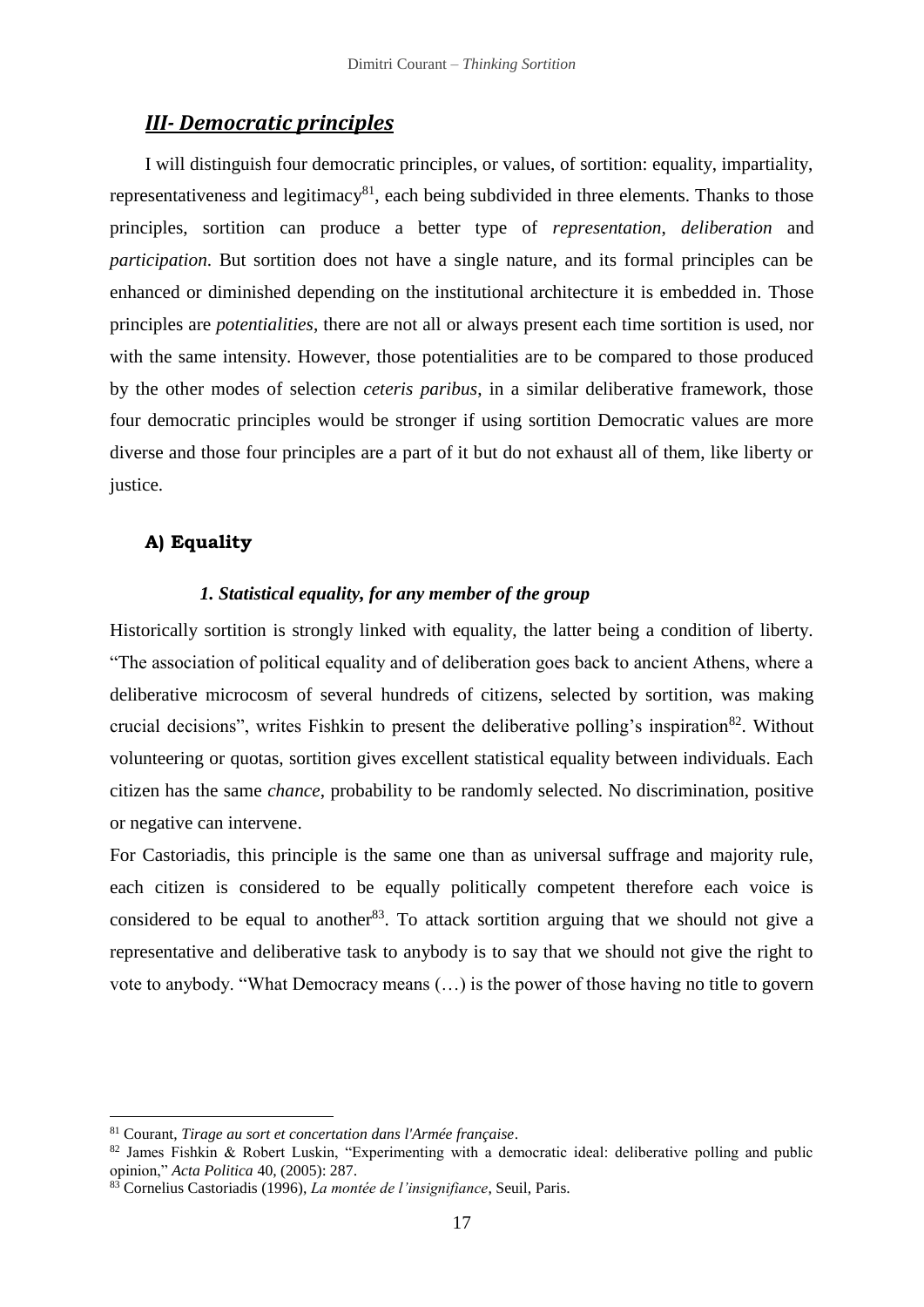nor to be governed", argues Rancière<sup>84</sup>. "The scandal of democracy, and of sortition which is its essence, is to reveal (that) the power of the people is (…) the power of anybody"**<sup>85</sup>** .

It is likely that citizens are more competent to vote on ideas and issues than on candidates. Even more so if citizens had the chance to go through a "classic" deliberative democracy procedure with formation, readings, debates in groups, etc. By comparison to an average voter facing infotainment, shows and unread manifestos, political competence of a participant in a random assembly is likely to be better<sup>86</sup>.

### *2. Deliberative equality, among the representatives*

The second type of equality produced by sortition is the *deliberative equality*, among the representatives. Once selected all the representatives are equal among each other. Lottery suppresses the affirmation of superiority: "I've won the election with a bigger majority than the others", "I was the first nominated by the authorities" or "I've passed the test with better grades than the others". All representatives drawn by lots have the exact same position, instead of being of the majority or the opposition. Each voice should be heard with the same attention, leading to a more inclusive, diverse and overall better deliberation<sup>87</sup>.

#### *3. Inclusive equality, for the represented*

Sortition can create an *inclusive equality* between representatives and represented. Indeed, a represented can say to its representatives: "only chance distinguishes us, but we stay alike". "The inclusion effect is not just coming from the fact that people elected by lots have an equal chance, but also from the fact that everyone knows that he or she can or could be selected"<sup>88</sup>. And this is likely to lead to greater *participation*. How do we make sure that the citizens continue to participate, not just narrow themselves to elect and go back to their private life? With sortition the moment of the *participation* is not suppressed but moved towards the debates and votes on laws through referendum, real laws, not to-be-broken promises. With sortition it is no longer possible to say to the citizens: "You have already participated politically, it was during the election. You gave your power to the elected so now be quiet while they work". Deliberative experimentations based on sortition are often linked with participatory and direct-democracy procedures: public debates, e-participation or referendums. These are more productive political tools to empower citizens than spectacular

<sup>84</sup> Rancière, *La haine de la démocratie*, 54.

<sup>85</sup> *Ibid.*, 56.

<sup>86</sup> Dimitri Courant, "Voting on what?" (Forthcoming).

<sup>87</sup> Landemore, *Democratic Reason*.

<sup>88</sup> Gil Delannoi, *Le retour du tirage au sort en politique*, (Paris: Fondapol, 2010), 19.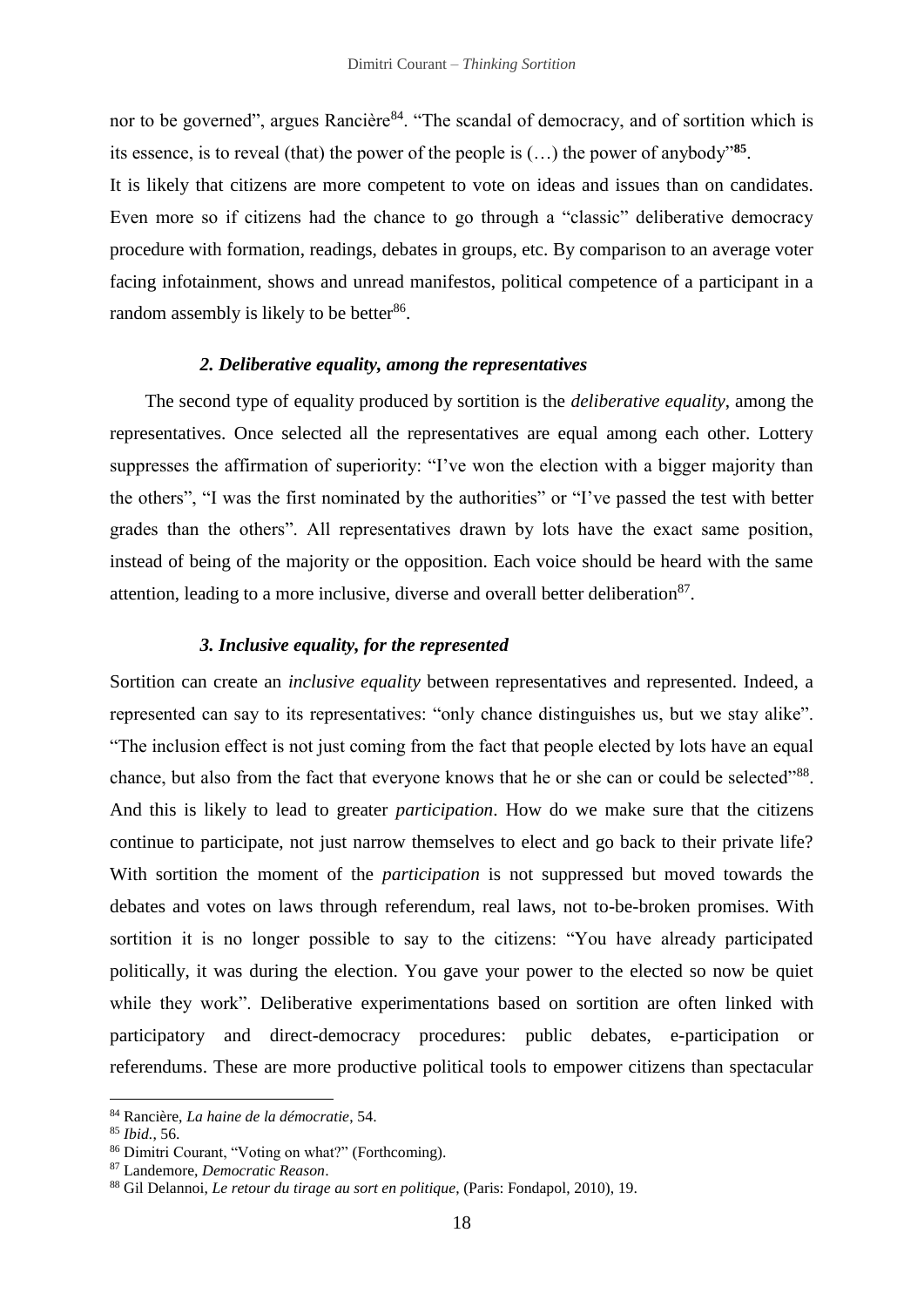communication, of election campaigns, those "beauty contests for ugly people"<sup>89</sup>.

Moreover as sortition would give a representative sample, which can be adjusted with quotas, excluded minorities would have a fair share in seats<sup>90</sup>, creating a feeling of inclusion<sup>91</sup>.

### **B) Impartiality**

### *1. Neutrality: guarantee against manipulation and discrimination*

Impartiality appears as the most obvious quality of sortition, "the blind justice". This is probably why the oldest use of random selection still existing nowadays is the popular jury. Impartiality is also the main principle justifying sortition for citizens' conferences, particularly on techno-scientific issues. There is a tension between interests such as public health or economic benefits and it is necessary to ask the impartial opinion of "ordinary" citizens that have followed a contradictory training. The long-term experience of multiple citizens' conferences, gives leads for impartial formation and deliberation procedure even on complex issues<sup>92</sup>. To only consult experts, activists or industrials would cast doubt over the process' credibility because of the suspicion of conflict of interests and lack of objectivity. How else other than through sortition could one select this conference? The most partial selection mode is nomination (or cooptation). Certification and election are not suitable either. The simple fact that an actor was a candidate to participate in a jury is suspicious. Lottery favor that people engaging in the deliberation have no secret interest in the issue, as part of society they shall seek common good. Sortition also prevents cronyism, networks and backdoor negotiations between small and powerful groups, as there is no party line or campaign funding to negotiate. However control procedures shall be put in place in order to prevent ex post illegal influence by lobbies.

Lottery makes manipulation through mass media and political advertising in order to win seats in the Assembly pointless. Nonetheless, party and media are still playing an important role on how the issue is debated in the public sphere and in the referendum campaign after the assembly's deliberation. Random selection also limits bribery and demagogical measures to "buy" electors<sup>93</sup>. Sortition is easily transparent either conducted physically or digitally by

<sup>89</sup> Van Reybrouck, *Contre les élections*, 64.

<sup>&</sup>lt;sup>90</sup> It was the case in several experiments.

<sup>&</sup>lt;sup>91</sup> Iris Marion Young, *[Inclusion and democracy](https://en.wikipedia.org/wiki/Inclusion_and_Democracy)* (Oxford: Oxford University Press, 2000).

<sup>92</sup> Boy & Bourg, *Conférences de citoyens*.

<sup>93</sup> Pierre Lascoumes, *Une démocratie corruptible*, (Paris: Seuil, 2011).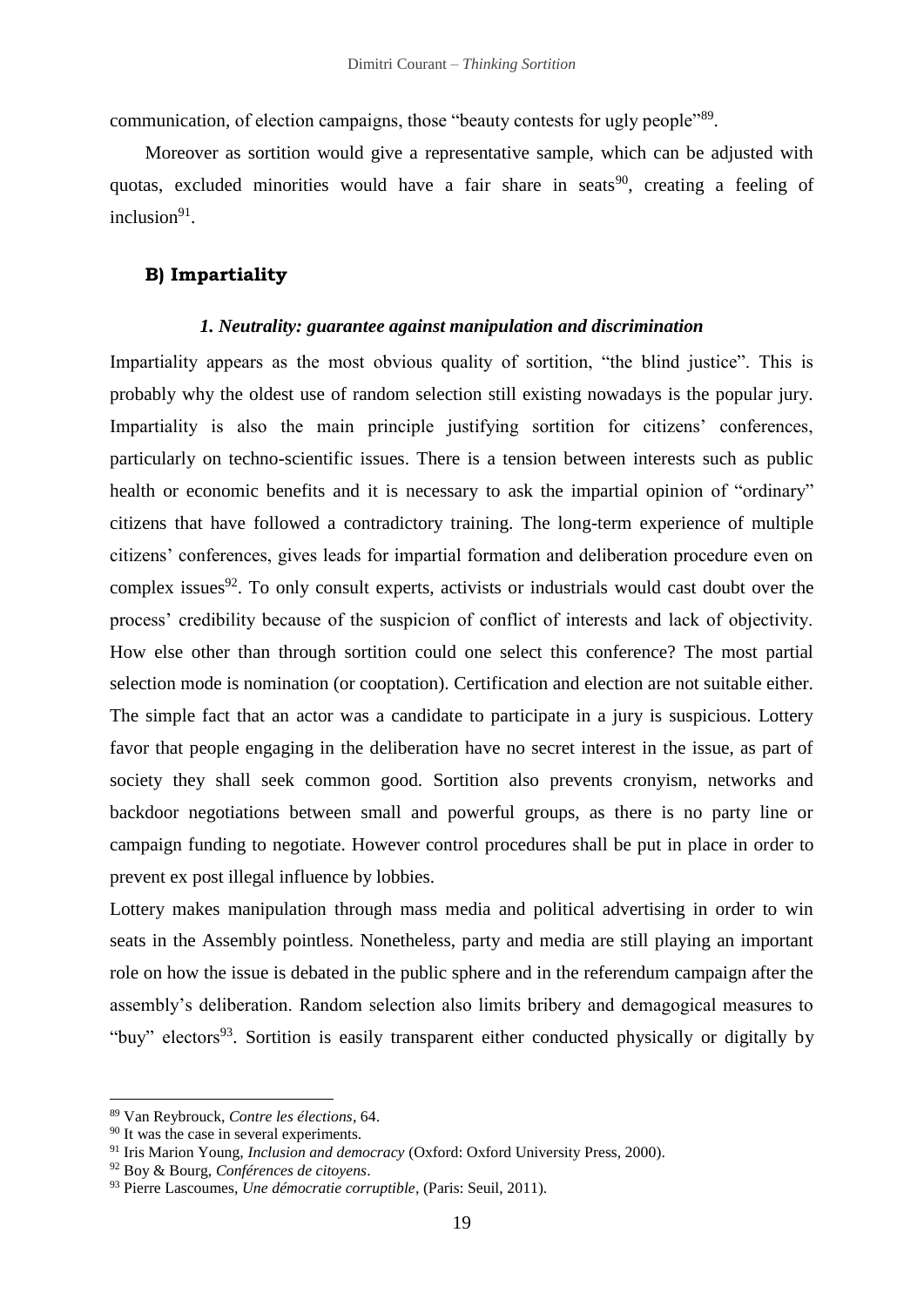source code that anyone can check**<sup>94</sup>;** no more "forgotten" ballot boxes or vote miscalculation. But to speak about "transparence" in sortition is ambiguous because, a characteristic of sortition is the "blind break"<sup>95</sup>. "I see that something is happening, the drawing of lots, but I do not see what is happening because I cannot predict or influence the outcome". Chance is arational, not irrational, it suppresses reasons and discriminations. "What sortition suppresses in the selection process is not only the 'rational' calculation but also any kind of calculations: no emotions or prejudice... any reasons good or bad"<sup>96</sup>; this producing a "sanitizing effect"<sup>97</sup>.

### *2. Unity: prevents competition*

Sortition makes competition, or partisan strategy pointless, opposite to election based on those. For this quality, "the peace producing virtue of exteriority", lots were used in Italian republics, as conflict resolution procedure, in order to avoid "the violent tearing created by the open electoral competition"<sup>98</sup>. The most cleaving selection mode is indeed election, even more than nomination or certification. Lots are uncontestable and avoid electoral campaigns, demagogy, and factions.

Bourdieu presents a ruthless definition of political parties, also applying to unions: "the agents of the symbolic struggle for the conservation or transformation of social word are parties; combat organizations specially build in order to carry out this *sublimated form of civil*  war<sup>"99</sup>. This fear of competing factions was strong among French revolutionaries<sup>100</sup>. This risk is frequently denounced by partisan polarizations' critics like Weil, Lazure<sup>101</sup> or Even who wrote in *Vers Demain*: "Any political party contribute to divide the People, parties fighting each other seeking power (…). A divided and weakened People is not served well".

This fear of faction and division is particularly strong in the military case. Indeed, the permanent imperative of ensuring the defence of the Nation cannot allow electoral competition. If all the voices, especially those from the lower level, must be heard in the concertation process, the selection of the representatives could not endangers Army's unity.

<sup>94</sup> Courant, "Du *klérotèrion* à la cryptologie".

<sup>95</sup> Dowlen, *The political potential of sortition*.

<sup>96</sup> Delannoi, *Le retour du tirage au sort*, 20.

<sup>97</sup> Stone, *The Luck of the Draw*.

<sup>98</sup> Manin, *Principes du Gouvernement Représentatif*, 74-93.

<sup>99</sup> Pierre Bourdieu (1981), "La représentation politique. Eléments pour une théorie du champ politique," *Actes de la Recherche en Sciences Sociales* 36-37, (1981): 8. Emphasis mine.

<sup>100</sup> Pierre Rosanvallon, "Partis et factions," *in* Philippe Raynaud & Stéphane Rials, *Dictionnaire de philosophie politique*, (Paris: PUF, 1996).

<sup>101</sup> Simone Weil, *Note sur la suppression générale des partis politiques* (Paris: Gallimard, 1957); Jacques Lazure, *Abolir les partis politiques* (Montréal: Libre Pensée, 2006).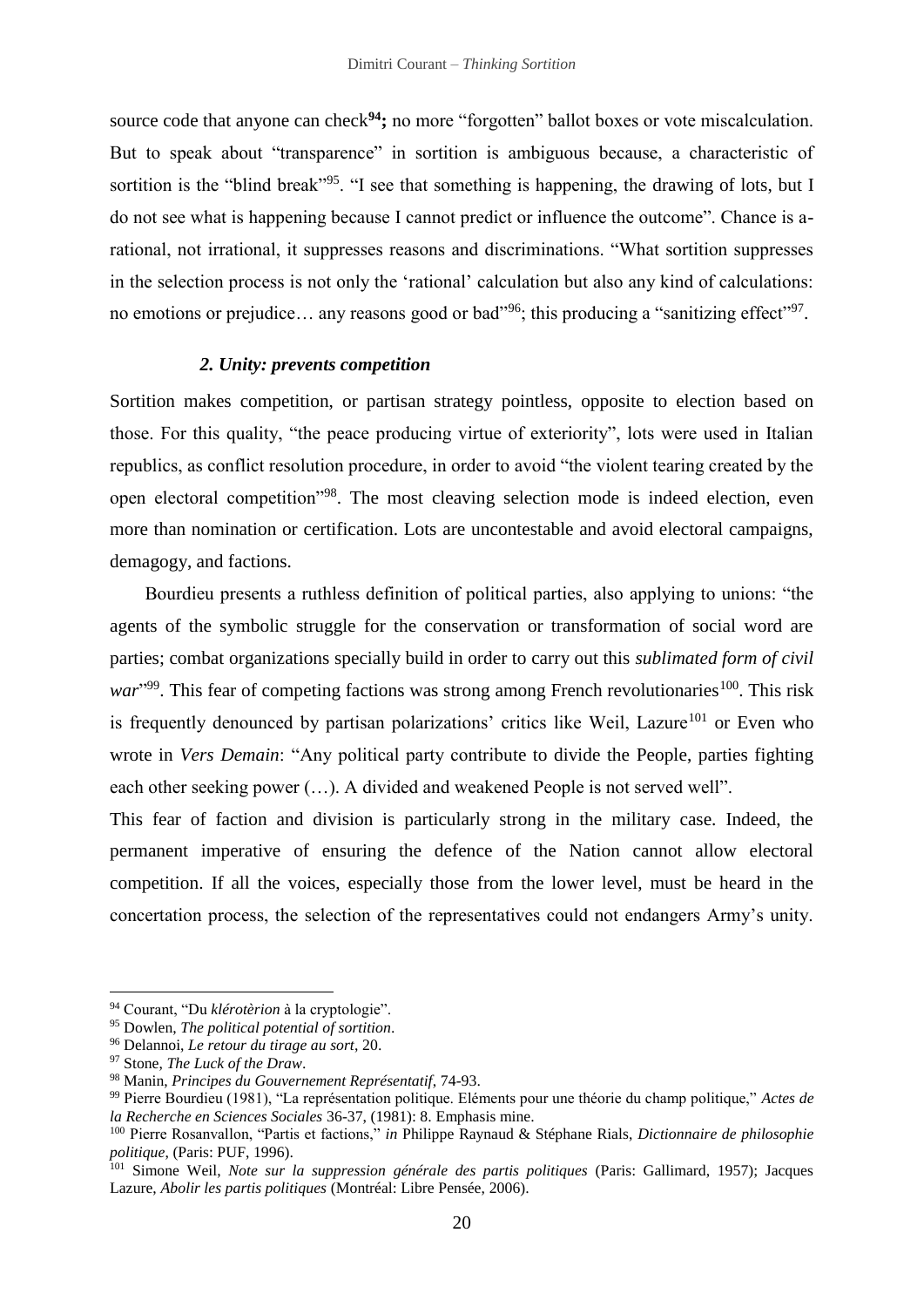This was the main reason why the French Parliament chooses sortition for the CSFM in 1968<sup>102</sup> .

However among representatives and citizens contradictory debates are important. "Democracy is the only political regime that accepts division as one of its basis"<sup>103</sup>. "Unity" here is not the absence of divisions, but the absence of pre-establish cleavages due to partisan affiliation before any debate. New divisions and debates should rise from concrete issues, laws to vote; this is maintained with sortition<sup>104</sup>. The thing that is cast away is longstanding sometimes artificial partisan cleavages, needing to distinguish one another through communication more than action. Without party line discipline, deliberation could be better as each representative could really deliberate, listen to everyone, change his mind and vote with his reason<sup>105</sup> rather than blindly following the party orders.

Even without parties, election creates a legitimacy that is *personal*, *vertical*, *unequal* and *partial* as a candidate can choose to target a big part of the electorate and leave behind, or stigmatize another part. On the opposite, horizontal sortition give impartiality to the representative; "quality, characteristic of someone that has no bias on what is just, fair". The absence of bias *a priori*, because freed from party ideology, allows representatives randomly selected to seek common goods instead of a narrow faction's interests. Without advocating for the end of parties, it possible to imagine democracy without them; which seems useful as many scholars are claiming "the party's over"<sup>106</sup>.

#### *3. Unpredictability: to create real political change*

The absence of partiality and of parties create a representative that do not bargains core values, important policies or general interest for seats; which is often what is reproached to coalition or unions' negotiation. Moreover the professionalization of politics leads to a trend of politicians whom all look like another. They are going by the rules and codes of their closed circles and are becoming predictable. Bourdieu analyzes this:

"The sense of the political game that allows politicians to predict other politicians' positions is also what makes them predictable. Predictable so responsible, which means competent, serious, reliable, ready to play the game with

<sup>102</sup> Courant, *Tirage au sort et concertation.*

<sup>103</sup> Claude Lefort, *L'invention démocratique, Les limites de la domination totalitaire* (Paris: Fayard, 1994 [1981]).

<sup>&</sup>lt;sup>104</sup> Even if ancient Athenian democracy relied heavily on sortition, conflict and division where still going on but were not artificially mediatised regularly during elections' year. See: Nicole Loraux, *La cité divisée* (Paris: Payot et Rivages, 1997).

<sup>&</sup>lt;sup>105</sup> This being closer to the habermassian ideal.

<sup>106</sup> Tormey, *The end of representative politics*.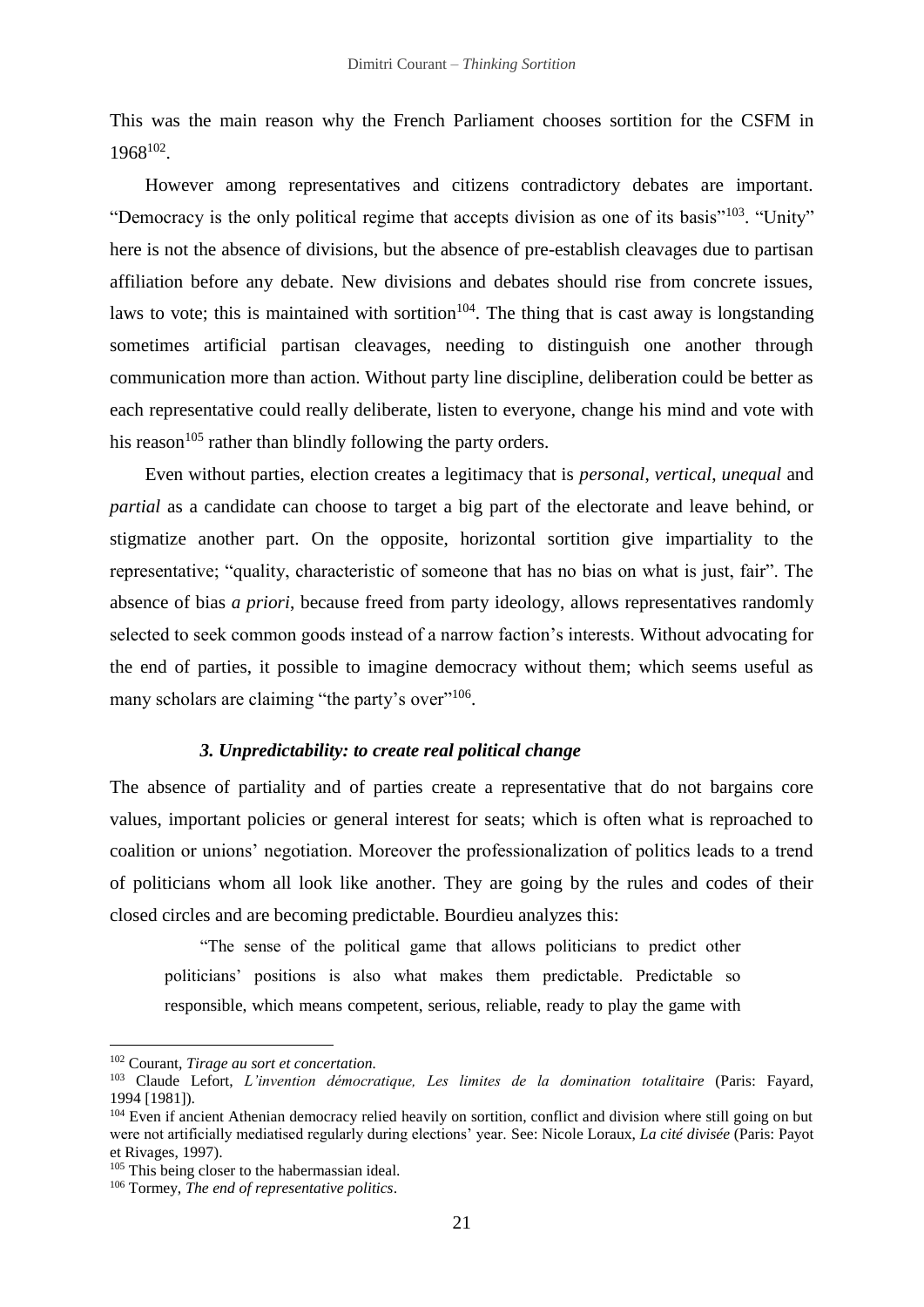constancy without surprise or treasons of the role imposed to them by the game structure. Nothing is more absolutely requested by the political game that this fundamental adhesion to the game itself"<sup>107</sup>.

For the historian Alexandros Kontos, unpredictability is a sortition key property; the ancient Athenian economic policy was predictable because the magistrates were not, on the contrary contemporary election are making politicians' strategies predictable and the economic sphere volatile and uncertain<sup>108</sup>. I see unpredictability as a form of "veil of ignorance"<sup>109</sup>, as lottery prevents participants to know what the positions of the others on the issue are, nor their abilities to deliberate or change their minds. Therefore when the deliberation starts no one knows how it will go.

About the future of democracy sortition "promises to bring something new to today's political climate, something of potentially world-changing significance. For those who are aware of the deficiencies of the current liberal government, it offers to make up for perceived deficits in democracy"<sup>110</sup>. Some mini-publics indeed led to surprising substantial political change<sup>111</sup>, on renewable energy in Texas<sup>112</sup> or on marriage equality in Ireland.

### **C) Representativeness**

The recent election hegemony gives the illusion of representation through *authorization* as being the only legitimate way, but sortition is based on representation through *identification*. The first produces a representation-distinction and the latter a representation-description.

## *1. Similarity with the represented through representative sample*

The will of having a similarity between representatives and the represented does not date from Occupy but has existed throughout the whole representative governments' history; an important moment being *The 60 Manifesto*<sup>113</sup>. Representative governments were founded on election and its "distinction principle", analyzed by Manin. Representation went by authorization instead of description or identification. Pitkin presents representation's two levels and the two options at each of them**:** 1- *Standing for*. a) Microcosm: the assembly is a sample similar to the larger group it represents. b) Principal-agent: representatives are selected

<sup>107</sup> Bourdieu, "La représentation politique", 6-7.

<sup>108</sup> Alexandros Kontos, *La démocratie, un régime politique inconnu* (Paris: PhD thesis, Paris 8, 2001 [1997])*.*

<sup>109</sup> John Rawls, *A Theory of Justice* (Cambridge, Mass.: Harvard University Press, 1999 [1971]).

<sup>110</sup> Dowlen, *The political potential of sortition*.

<sup>&</sup>lt;sup>111</sup> Goodin & Dryzek, "Deliberative Impacts".

<sup>112</sup> James S. Fishkin, "Consulting the Public through Deliberative Polling," *Journal of Policy Analysis and Management* 22, no. 1 (2003): 128-133.

<sup>113</sup> Pierre Rosanvallon, *La démocratie inachevée* (Paris: Gallimard, 2000).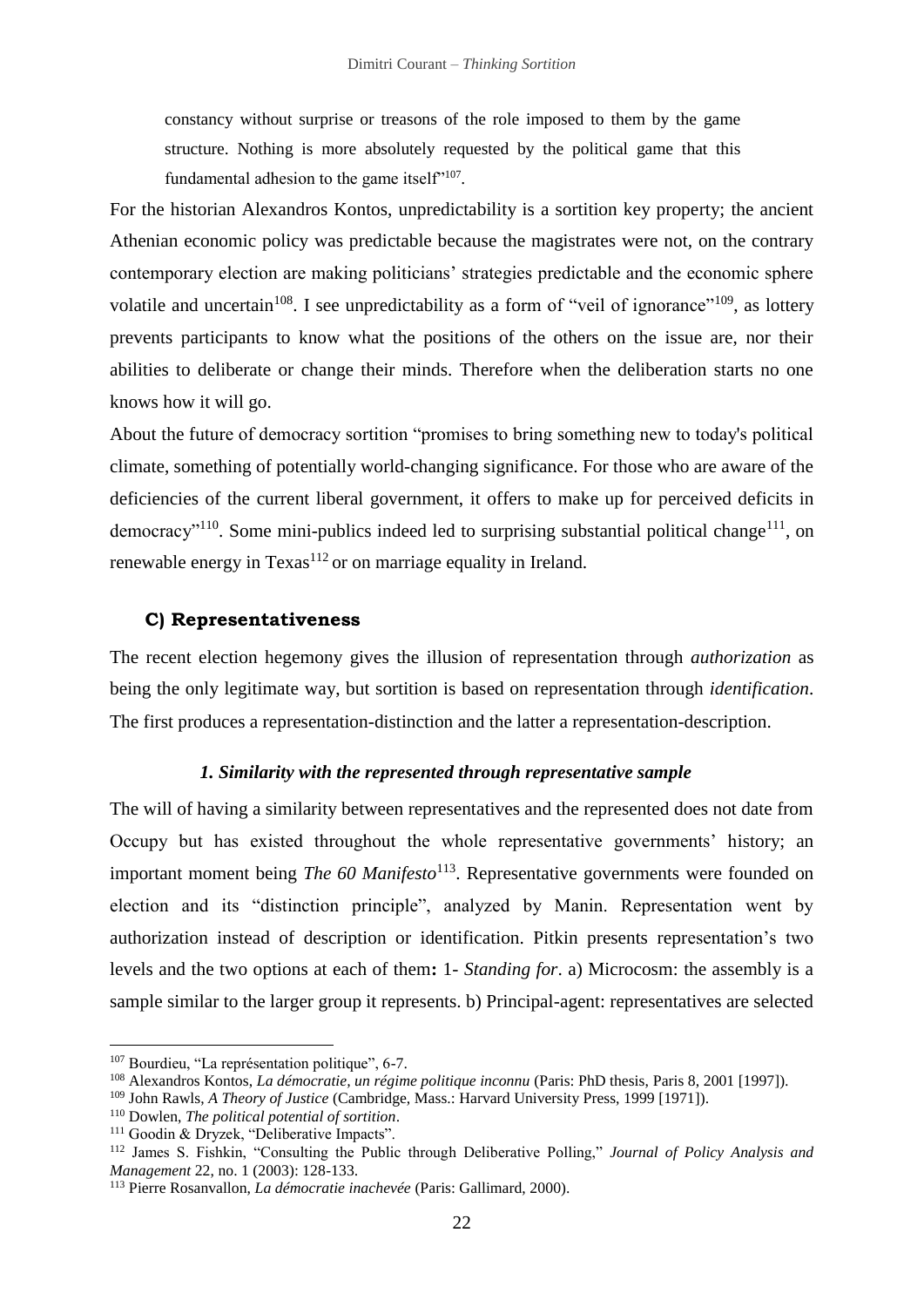for their abilities regardless of their social and physical characteristics, so a rich educated old white male can represent a group of poor undereducated black females $114$ .

2- *Acting for*. a) Delegate: the representative is submitted to imperative mandate and has to consult the group before making a decision in its name. b) Trustee: the representative has the group's trust, and the liberty to make any decision without asking the group.

Sortition enact this old ideal of mirror representation as a representative sample provide a fair cross section of the population, a proportional view of the pool, in terms of social classes, ages, gender,  $etc^{115}$ . It also gives seats to ordinary citizens. In this way a sorted representative would have a similar background to the population it represent.

### *2. Diversity and collective representation*

"Parliament should be as a map for a territory, a miniature portrait of the People" said Condorcet and American anti-federalists. But nowadays apart from the mere geographical diversity, election produces assemblies that do not look like the population. In France in 2013, employees were a half of active population, but only 3% of MPs. This lack of *diversity* goes against the ancient *quod omnes tangit* principles, meaning that everyone should discuss an issue concerning everyone. This idea being rephrased by Dewey: "The man who wears the shoe knows best that it pinches and where it pinches<sup>"116</sup>. Reminding the epistemic argument, diversity of a representative assembly is also a question of efficiency<sup>117</sup>.

Even when the size of the assembly is too small to have a decent representative sample, such as in a jury, the lottery is weighted to get the greatest diversity possible. Some experiments even pay extra efforts to include marginalized people, like natives in Canada<sup>118</sup>. As Phillips showed: "the gender or ethnic composition of (…) assemblies becomes a legitimate matter of democratic concern"<sup>119</sup>.

The so-called party diversity is actually very weak, especially in a two-party system. A great amount of people's concerns are not represented and partisanship is shrinking. In France in 2013, out of all electors only 2,8% of them were in a party<sup>120</sup>. Moreover through sortition, representativeness is necessarily *collective*; the whole assembly is representative of the population as a coherent whole, not each member individually. On the contrary an electee

<sup>114</sup> Jane Mansbridge, "Should blacks represent blacks and women represent women? A contingent "yes"," *The Journal of Politics* 61, no. 3 (1999): 628–657.

<sup>115</sup> Sintomer, *Petite histoire de l'expérimentation démocratique*, 147-190.

<sup>116</sup> John Dewey, *The Public and its Problems* (New York: Holt, 1929), 207.

<sup>117</sup> Landemore, *Democratic Reason*.

<sup>&</sup>lt;sup>118</sup> Determination of relevant subpopulations in weighted lottery should be open to political debate.

<sup>119</sup> Anne Philips, *The politics of presence* (Oxford: Clarendon Press, 1995).

<sup>120</sup> Alice Béja *et al.*, "A quoi servent les partis politiques ?," *Esprit* 397, (2013).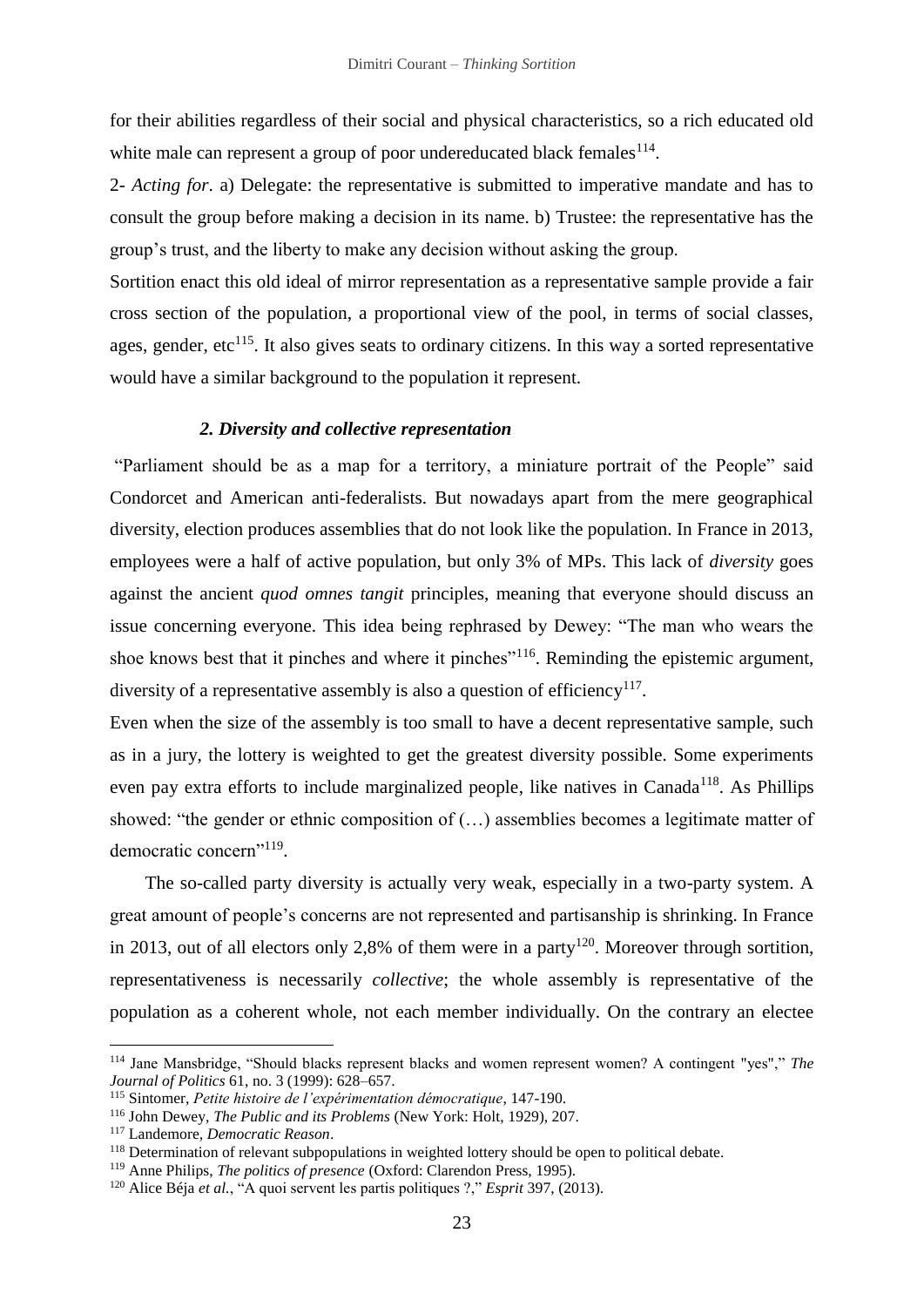may see himself as "personally representative" on his own because he was authorized through election by the strongest minority.

#### *3. Proximity with the base*

If sortition can produce a strong similarity with the population, distance between representatives and represented might grows *ex post*. However in all political cases, sortition is always for short term with rotation. This is probably because politics is seen as an amateur job that should not be professionalized<sup>121</sup>. In the CSFM, proximity with the represented is an important element of good representation: "We live the same conditions as the colleagues we represent" insisted one of its members $^{122}$ .

The problem of unions and elected is not just their split with the base in that they do not share everyday life experience, but, due to the "iron law of oligarchy", also their ascension in an autonomous sphere. Politicians and unionists who work together become colleagues, creating a connivance climate that leads to citizens' defiance<sup>123</sup>. Proudhon gives testimony: "one needs to have lived in this ballot booth that we call National Assembly to realize to what extent men completely ignoring the state of the country are almost always the ones representing it"<sup>124</sup>. Democratic proximity should be sharing the same life as the represented. It has nothing to do with the false "proximity" displayed by politicians during their hand shaking.

### **D) Legitimacy**

To give a short definition of legitimacy, it is the property of some institutions, groups or actors to be able to create obligation for a larger body, without using constraint. Legitimacy is what gets the adhesion; it's the ability to make others accept the decision. So how could sortition create obligation? There are three levels composing the legitimacy of sortition. We have just seen those three qualities and now have to study them backwards from a different angle. Starting with representativeness, then moving on to impartiality, and finally equality. Legitimacy is the result of a combination of the three previous principles  $125$ .

I will try to go beyond the well-known and powerful minipopulus' democratic legitimacy argument given by Dahl and Fishkin: "The judgement of a minipopulus would

<sup>121</sup> Plato, *Protagoras*, (Oxford: Oxford University Press, 2009).

<sup>122</sup> Courant, *Tirage au sort et concertation*, 102*.*

<sup>123</sup> Lascoumes, *Une démocratie corruptible*.

<sup>124</sup> Pierre-Joseph Proudhon, *Les Confessions d'un révolutionnaire* (Paris: TOPS, 2013 [1849]).

<sup>125</sup> Courant, *Tirage au sort et concertation*.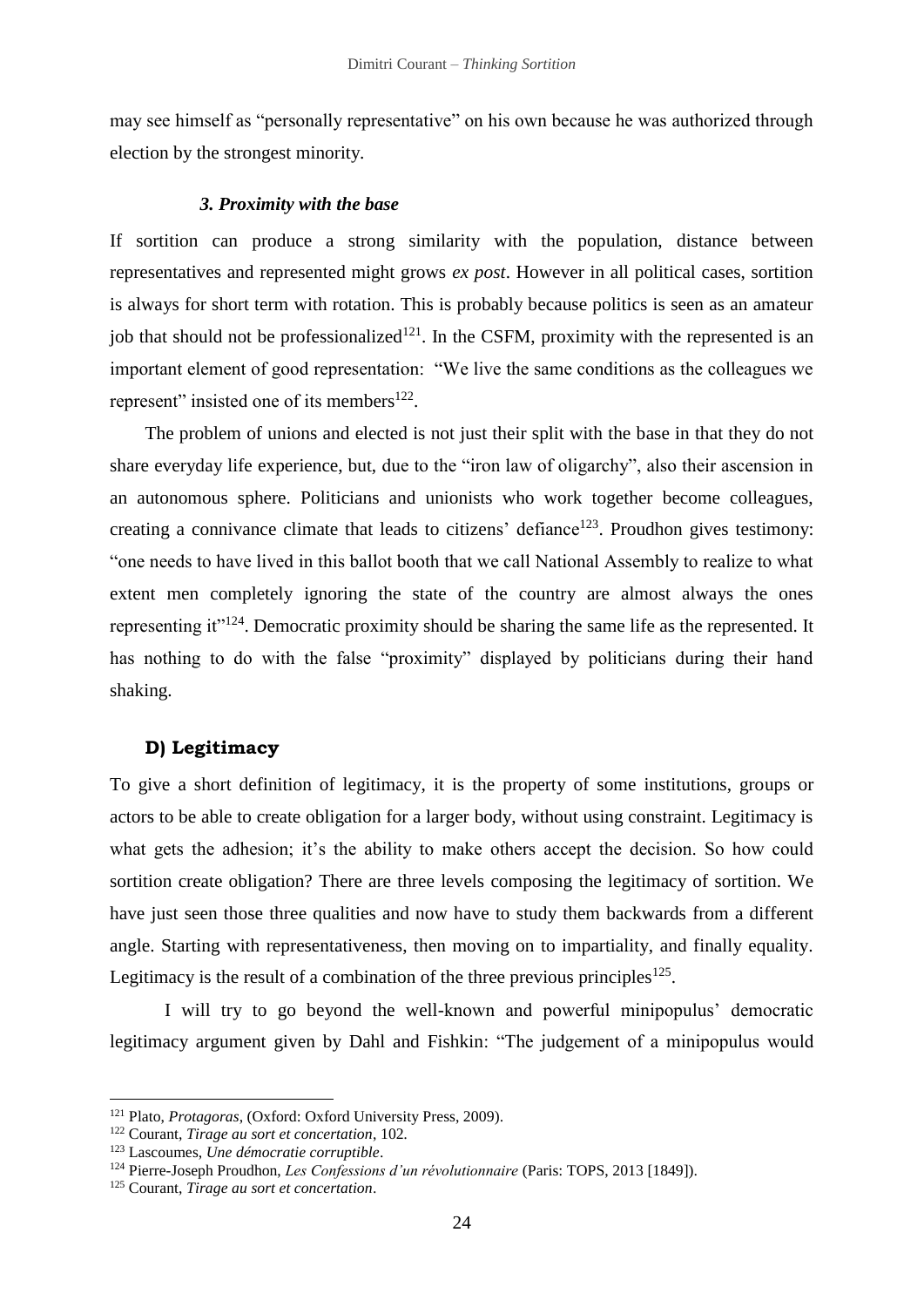'represent' the judgment of the demos. Its verdict would be the verdict of the demos itself, if the demos were able to take advantage of the best available knowledge to decide"<sup>126</sup>.

### *1. Impersonality: legitimate because similar*

Representatives selected by lots are legitimate because they have similarity and proximity to the group they represent. Sortition is, a good way to generate a representative sample of great diversity, without using quotas if the sample is big enough. Sortition was and still is linked to proximity thanks to short terms and rotation, contrary to communist officials that started their lives as factory workers but then never returned to their roots. There are also cases of proximity without similarity, like the young educated Maoist students wenting to farms and factories sharing the living conditions of the working class, without coming from poor peasant background<sup>127</sup>. It is the combination of both similarity and proximity creating representativeness that leads to adhesion. The represented can say: "my representative looks like me and shares my living conditions". This also prevents the risk of charismatic personality leaders. The representativeness of the assembly is global. The assembly can only be representative as a whole; a single member cannot claim to be representative on his own.

### *2. Horizontality: legitimate because independent*

Which direction is sortition's legitimacy was coming from? Neither coming down from the top, contrary to nomination, nor climbing up from the bottom, unlike election. Therefore sortition legitimacy can only be *horizontal*. My perspective differs from Kelsen who only compared nomination and election, the first one creating a dependence on the top, and the second a dependence on the electorate<sup>128</sup>. Sortition produces independent representatives, who do not owe their title to anyone. This is a good solution for the CSFM as the Minister and leaders on one side and the soldiers on the other side would not accept the authority of an assembly that would have been selected by the other<sup>129</sup>. Sortition is the only selection procedure that is *impartial*, *neutral* and *horizontal*. The representatives selected by lots do not go into demagogic vote-catching clientelism, as they do not have to flatter an electorate to get re-elected. They aren't be obsequious and submissive to those who nominated them. They will even not have to follow rules and codes, more or less arbitrary, set up by experts designing the test for certification.

<sup>126</sup> Fishkin, "Consulting the Public through Deliberative Polling", 128; Dahl, *Democracy and Its Critics*, 342.

<sup>127</sup> Robert Linhart, *L'établi*, (Paris: Minuit, 1978).

<sup>128</sup> Hans Kelsen, *La démocratie: sa nature, sa valeur*, (Paris: Dalloz, 2004 [1932]).

<sup>129</sup> Courant, *Tirage au sort et concertation*.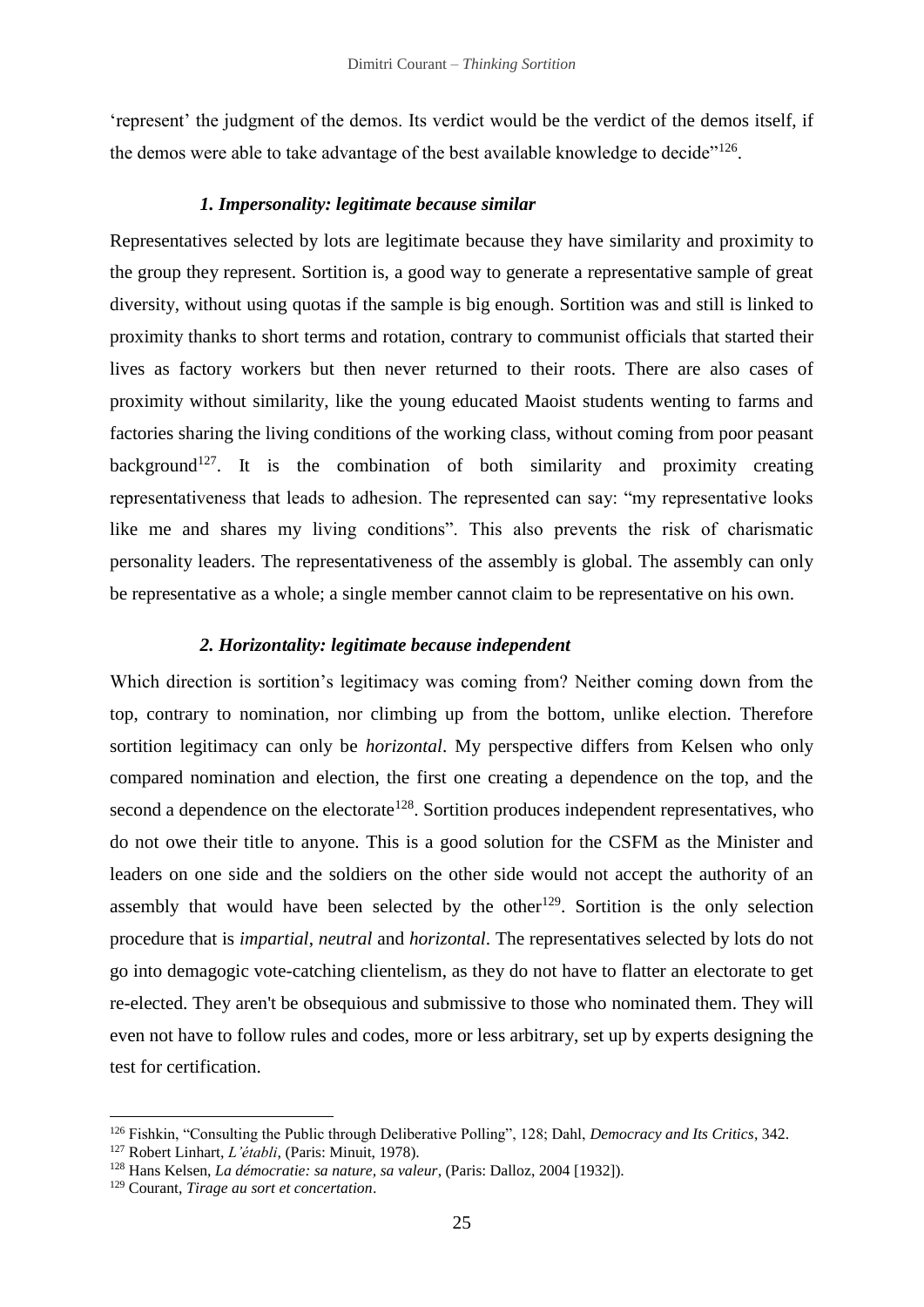### *3. Humility: legitimate because non-superior*

A representative selected by a selection mode other than sortition will develop a *legitimacydistinction* or *superiority* over those that were not designated; the elected for his losing rivals, the nominated for the non-chosen pretenders, and the certificated against failed candidates. Moreover, the representative has a feeling of *personal superiority* over all those who did not even try to pass the selection contest; whether it is the superiority of having won an election and the favors of the electorate, of being the favorite nominated by the top, of an awarded technocrat passing prestigious tests. This is a reason why elected do not keep their promises or listen to popular protest, because they think they are better, superior to the People, and have the right to rule it. On the contrary, sortition is insensitive to the distinction principle linked to election<sup>130</sup>, but also to nomination or certification<sup>131</sup>. Delannoi puts this crucial psychological dimension forward:

"'Sortition offends no one', noticed Montesquieu. It doesn't create vanity for the winner nor rancour for the loser. It diminishes arrogance and bitterness. […] This soothing effect is individual, collective and systemic. There are almost no exceptions to it. Maybe a lottery winner can consider himself as 'loved by the Gods' but such a favour is at least special and never owned with certitude. One cannot compare it to the feeling of one's own merit"<sup>132</sup>.

All other selection modes put forward difference, distinction and are therefore *aristocratic*. On the contrary, sortition produces a *legitimacy-humility*. The sorted representative does not consider him-her-self better or worse than the other candidates or the majority of people that did not even try to be selected, because there is no credit, merit to being designated by chance. One is not selected because one would be different or superior to the rest of the group, but because one is a part of this group in which he is equal to everybody. This value of *humility* and *impersonality* gives legitimacy to the representative who can claim: "I have the right to speak for you, because nothing distinguishes me from you". The represented accept this *representative claim* because they can tell themselves about the representative: "it could have been me", "it might be me later", "he/she's like me" and "he/she was by my side sharing my life's conditions yesterday and will also do so tomorrow" thanks to *proximity*. "The true spirit of equality is not seeking to have no master, but to only have its equal as masters"<sup>133</sup>.

On the opposite, even without parties, election always creates a *distinction*. A represented

<sup>130</sup> Manin, *Principes du Gouvernement Représentatif.*

<sup>&</sup>lt;sup>131</sup> "Election or examination gives a status to the victor of this test" underlines Pierre Rosanvallon, lecture at Collège de France, 22th January 2014.

<sup>132</sup> Delannoi, *Le retour du tirage au sort en politique*, 14. Emphasis mine.

<sup>133</sup> Montesquieu, *De l'Esprit des Lois*, 245.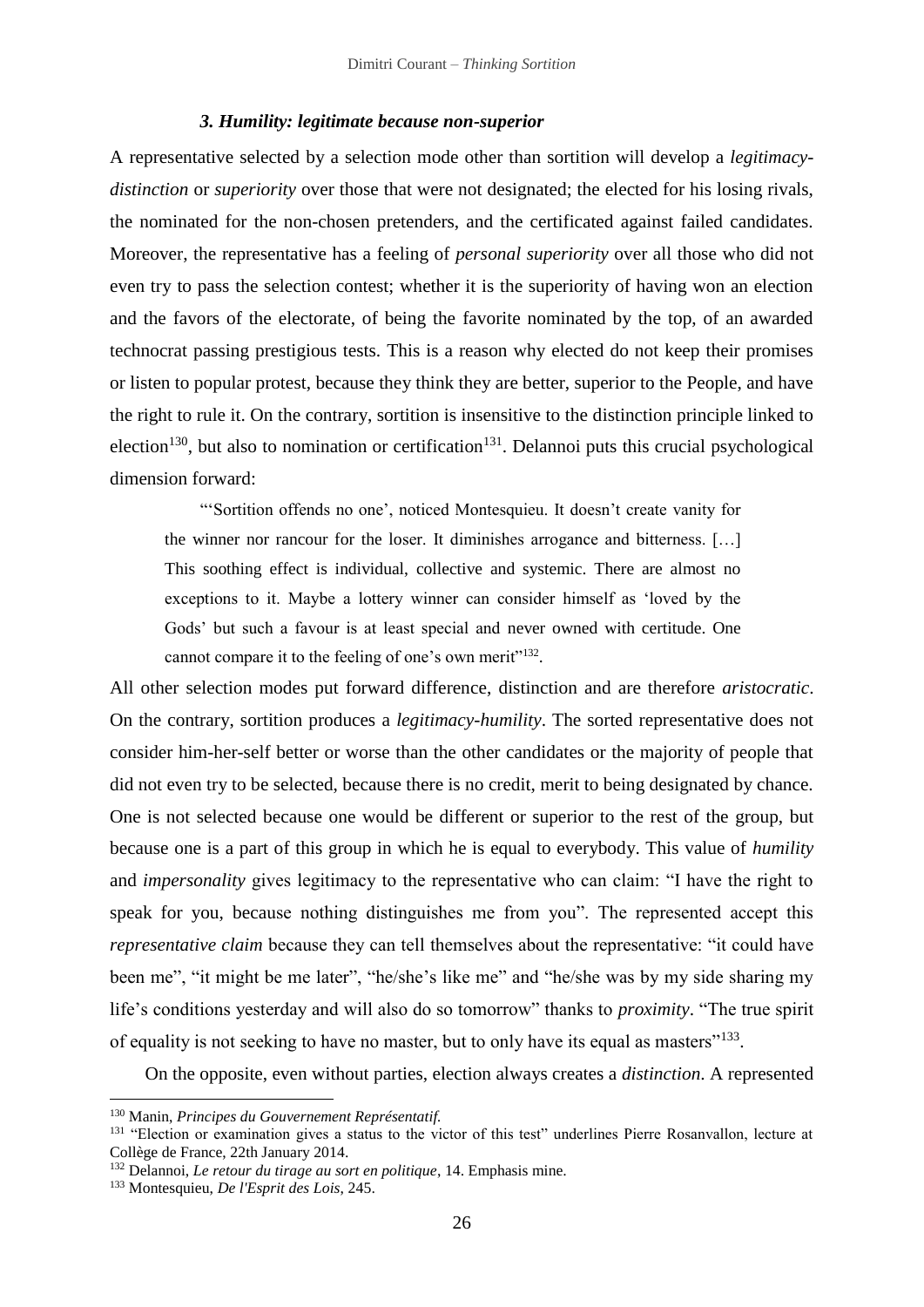can think of an electee coming from the same background and making an effort of proximity: "my representative looks like me and shares the reality of my everyday life… But he/she is different because he/she won an election, which is something I cannot do as I do not possess the qualities to be elected". The same logic applies to cooptation and certification. However all people are equal in the face of chance, so the represented can think: "If the odds are in my favour, tomorrow in the assembly I might be in the seat of the person representing me today". The only difference between the people selected by sortition deliberating in citizens' assemblies or juries and the rest of the population is that the former work and deliberate in those institutions. This only caused by chance. The only merit of those representatives is the effort they put into training and deliberating after being selected randomly. But this is within everybody's reach. If we have to select who can take part in the deliberation it is not to create an elite composed of the *aristoï*, but because we need a limited assembly to carry out a deliberation that cannot be carried out by millions of people simultaneously. But this means that citizens would be more likely to participate as the system considers them all to be politically competent.

The message send by sortition is: anyone is seen as having the ability to directly take part in deliberation. It is even stronger when coupled to direct democracy, as an important share of mini-publics' proposals, like in Canada or Ireland, were submitted to popular vote through referendum. Through its message based on democratic equality and on legitimacy-humility sortition is giving "recognition"<sup>134</sup> to the ordinary citizens and might even lead to a "Pygmalion effect", a self-fulfilling prophecy: if people are told they are competent they will more likely become competent. On the contrary, the logic of delegation and of selection of the bests, might lead to a "Golem effect": as people are told they cannot directly take part in deliberation but must delegate their power to better actors, they might become less motivated to care about politics $^{135}$ .

Lottery can be used to distribute desired offices, like in Italian republics, or to assign duties necessary to the group that no one's wants to do, which, according to Rousseau's theory, is the task of government<sup>136</sup>. So holding a public office is nothing to be proud about. Plus, citizens might want to accept the random assembly's decisions because they want to be accepted in return when they will be sorted and seating. The last part of this legitimacy-

<sup>134</sup> Axel Honneth, *The Struggle for Recognition: The Moral Grammar of Social Conflicts* (Cambridge: Polity Press, 1995 [1992]).

<sup>135</sup> Robert Rosenthal, Leonore Jacobson, "Teacher Expectation for the Disadvantaged," *Scientific American* 218, no. 4 (1968): 19-23.

<sup>136</sup> Jean-Jacques Rousseau, *Du contrat* social (Paris: Seuil, Points, 1977 [1762]).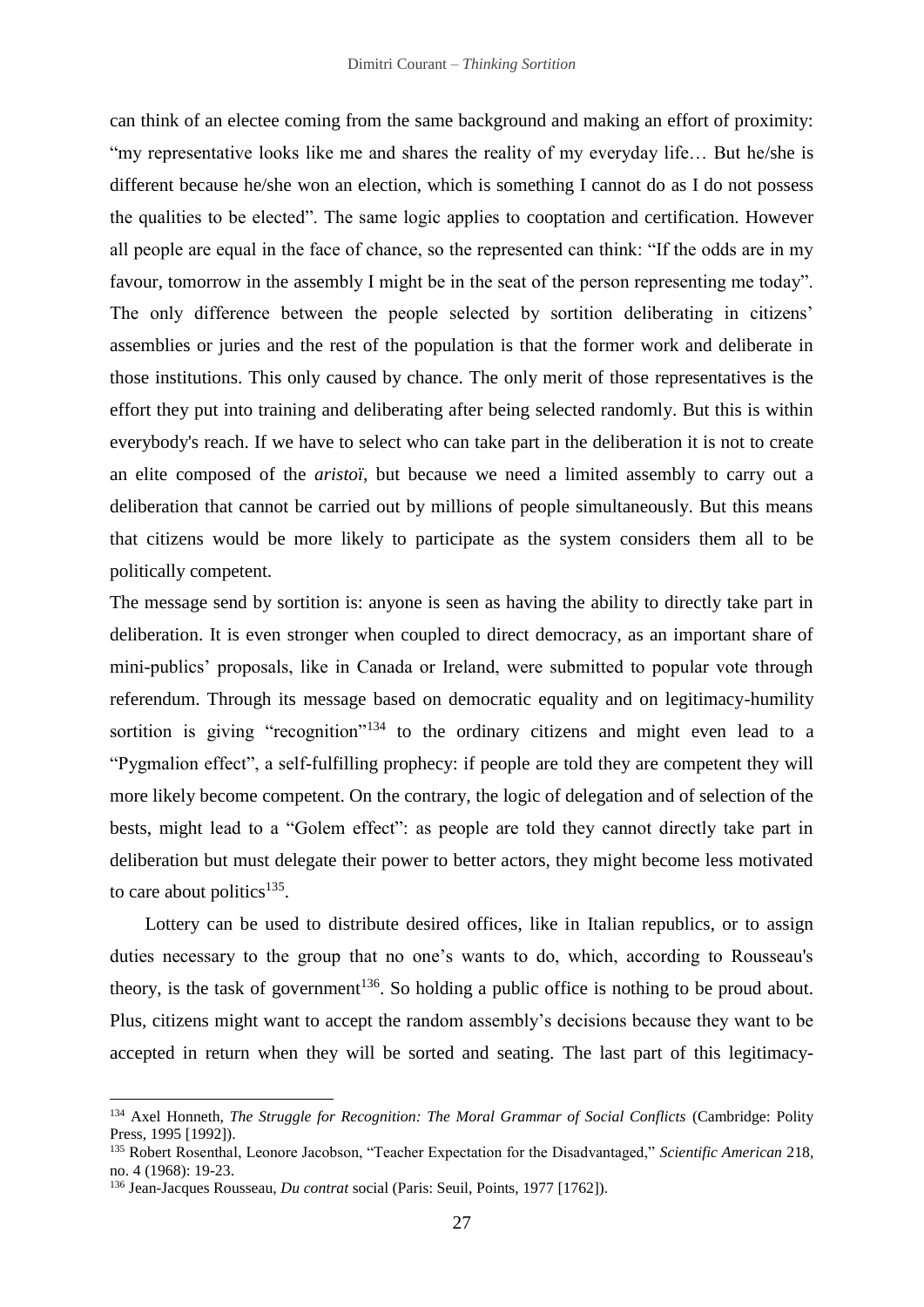humility, is the "authority of the ordinary", revealed by the trust in "real people's popular wisdom, common sense". In certain cases the ordinary person receives the confidence and the support of the group.

# *Thinking sortition - Recapitulative Board*

| <b>Deliberative framework</b>      | <b>Sortition</b>       | <b>Election</b>                        | <b>Certification</b>                | Nomination /                     |
|------------------------------------|------------------------|----------------------------------------|-------------------------------------|----------------------------------|
| ceteris paribus                    |                        |                                        |                                     | Cooptation                       |
| Legitimacy's origin                | <b>Neutral</b>         | Bottom-<br>Choice of the<br>electorate | Quasi-top -<br>Test and<br>criteria | Top - Choice of<br>the superiors |
| Legitimacy's direction             | <b>Horizontal</b>      | Vertical<br>ascending                  | Semi-<br>descending                 | Vertical<br>descending           |
| <b>Personal Legitimacy</b>         | Impersonal             | Very<br>personal                       | Personal                            | Ultra personal                   |
| <b>Superiority or</b><br>humility? | Humility               | Superiority                            | Superiority                         | Superiority                      |
| <b>Equality</b>                    | Yes, radical           | N <sub>o</sub>                         | Relative                            | N <sub>o</sub>                   |
| <b>Impartiality</b>                | Yes, radical           | N <sub>o</sub>                         | Relative                            | N <sub>o</sub>                   |
| <b>Representativeness</b>          | Yes, radical           | Weak                                   | N <sub>o</sub>                      | N <sub>o</sub>                   |
| <b>Type of</b><br>representation   | Mirror/<br>Description | Distinction                            | Distinction                         | Distinction                      |
| <b>Competence assured</b>          | N <sub>o</sub>         | N <sub>o</sub>                         | Yes                                 | N <sub>o</sub>                   |

## *Conclusion*

1

I have distinguished the modes of selection, the deliberative frameworks, that is to say what doesn't depend of sortition itself, and the democratic principles, which are potentialities but are not always there. The theoretical frame of analysis is set. I shall continue to use it to find out what *the new spirit of sortition* is and what its potential could be for "deepening democracy"<sup>137</sup>. Sortition is no magical solution and has limits but gives us the opportunity to think democracy beyond election; to show the contradictions between an omnipresent but

<sup>137</sup> Fung & Wright, eds., *Deepening democracy.*